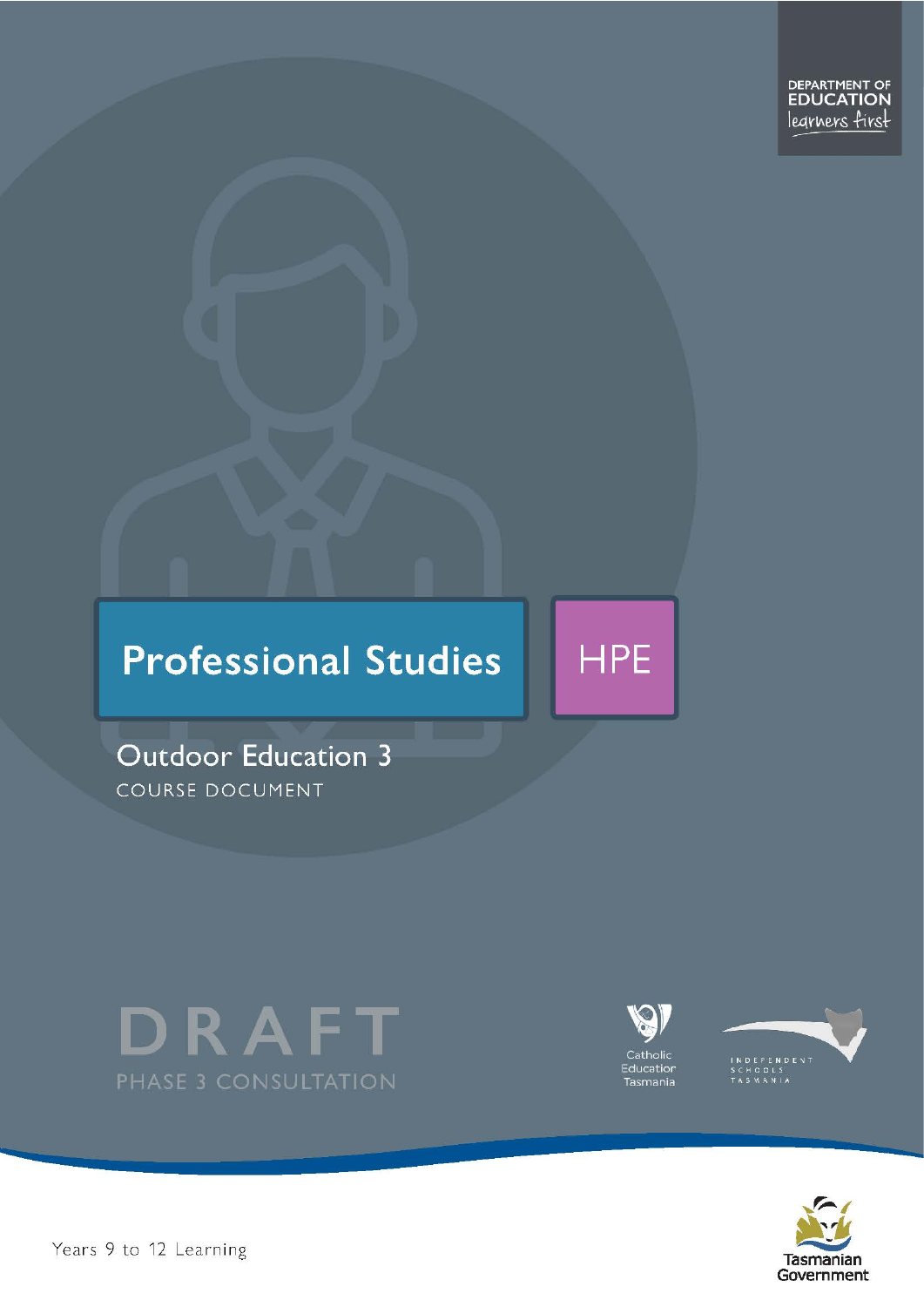# Table of Contents

Phase 3 Consultation Draft Published: March 2021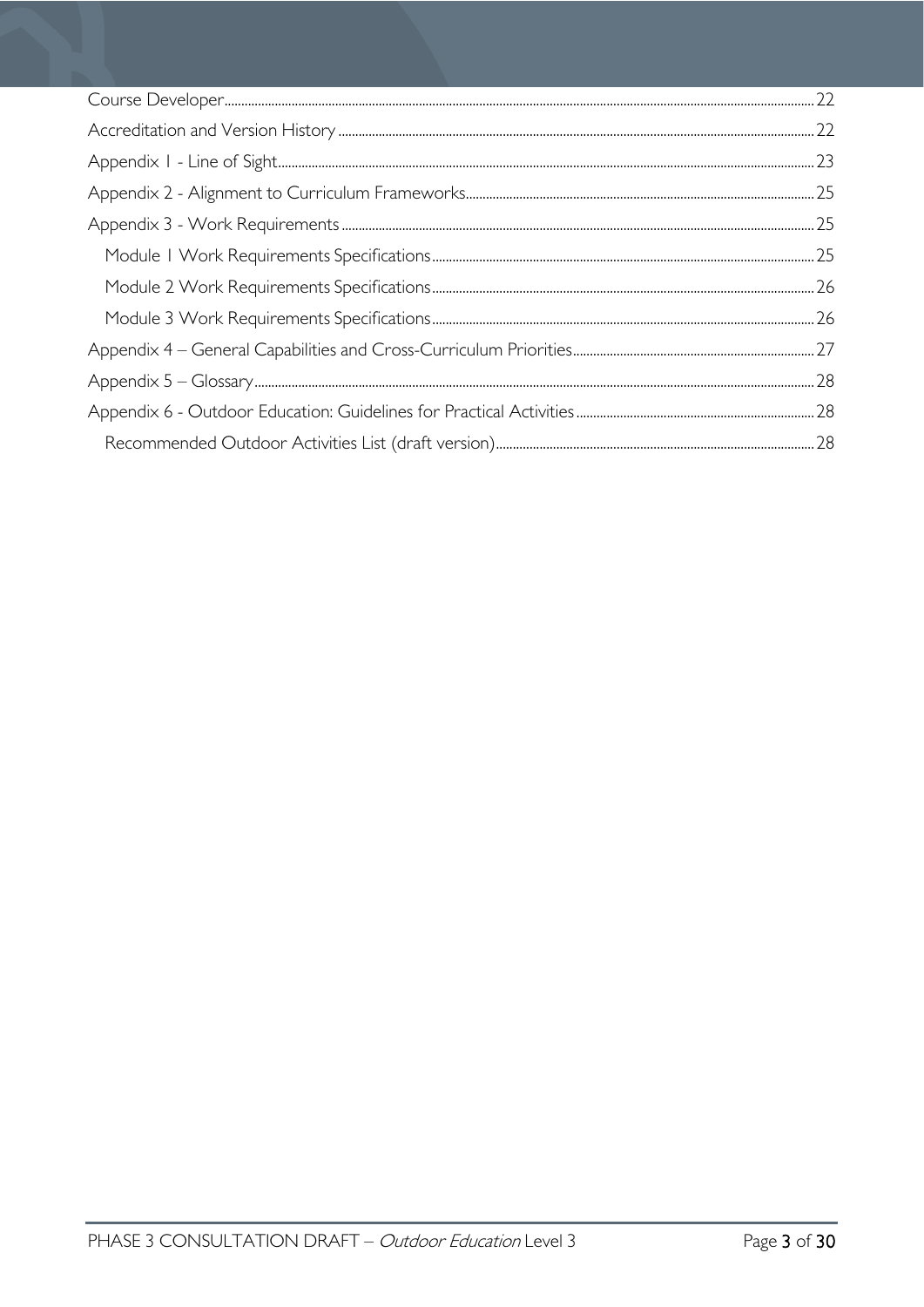# <span id="page-3-0"></span>Outdoor Education, 150 hours – Level 3

This course is the Level 3 component of the Outdoor Education program.

# <span id="page-3-1"></span>Aims

The purpose of Years 9 to 12 [Education](https://publicdocumentcentre.education.tas.gov.au/library/Shared%20Documents/Years-9-to-12-Education-Framework.pdf) is to enable all students to achieve their potential through Years 9 to 12 and beyond in further study, training or employment.

Years 9 to 12 Education enables: Personal Empowerment, Cultural Transmission, Preparation for Citizenship and Preparation for Work.

This course supports the principles of Access, Agency, Excellence, Balance, Support and Achievement as part of a range of programs that enables students to access a diverse and highly flexible range of learning opportunities suited to their level of readiness, interests and aspirations.

Courses aligned to the Years 9 to 12 Curriculum [Framework](https://publicdocumentcentre.education.tas.gov.au/library/Shared%20Documents/Education%209-12%20Frameworks%20A3%20WEB%20POSTER.pdf) belong to one of the five focus areas of Discipline-based Study, Transdisciplinary Projects, Professional Studies, Work-based Learning and Personal Futures.

<span id="page-3-3"></span><span id="page-3-2"></span>Outdoor Education Level 3 is a Professional Studies course.

# Focus Area – Professional Studies

Professional Studies bridges academic courses and career-related study to provide students with a combination of academic and practical knowledge, skills and understanding to pursue a particular pathway of interest. Courses integrate exposure to professional environments, processes and practice through inquiry based learning. Professional Studies reflect professional processes and standards and provide learners with an equivalent experience to that of someone working within that profession Professional Studies enhances students cognitive capacity, efficacy, creativity and craftsmanship in readiness for higher education, internships, apprenticeships, or work in a designated field of interest. Professional Studies courses connect with recognised professional study pathways and contextually align with key Tasmanian industry sectors.

Professional Studies courses have three key features that guide teaching and learning:

- exposure to professional practice
- ideation, research, discovery and integrated learning
- production and sharing replicating a professional paradigm.

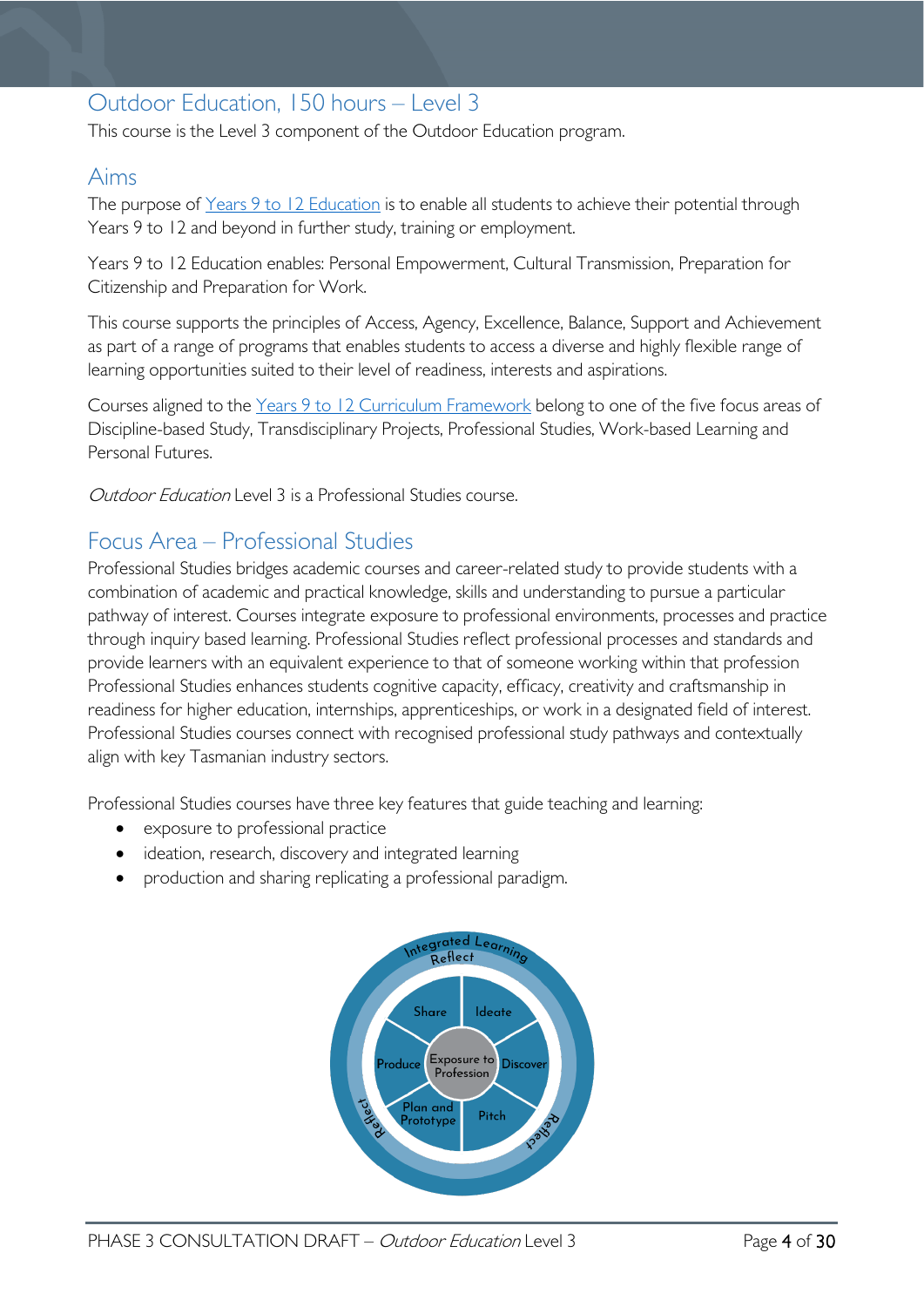In this course learners will do this by exploring:

- new and emerging technologies
- exposure to professional practice, conventions, norms and ways of working
- various settings and authentic contexts
- integrated learning to make meaning and connections between learning and their lives
- critical thinking skills, challenges and design solutions
- sharing of products and solutions replicating a professional paradigm
- relationships between fields of outdoor education and industry
- ideation, research, and discovery approaches
- sustained inquiry focussed on an authentic problems, questions, projects, investigations or challenges.

# <span id="page-4-0"></span>Rationale

The Outdoor Education group of courses are uniquely placed to develop skills and understanding of group dynamics, outdoor leadership, safety management, natural and cultural history, environmental interpretation and sustainability. Tasmania is acknowledged as a destination where our unique worldclass natural heritage and climate provides learners with ready access to rich settings and opportunities to experience a diverse range of high-quality outdoor recreation experiences.

Outdoor learning allows people to develop an appreciation of numerous outdoor activities, beyond the scope of sport or competition, and to explore physical, social, emotional and spiritual benefits of high-quality outdoor experiences. Learners develop awareness of the importance of sustainable practice to help protect our natural environments for future generations.

Outdoor Education Level 3 provides learners opportunities to develop a range of personal and interpersonal skills that help them to relate to, and work more effectively with, others in everyday life and careers. It enables learners to connect with a range of outdoor activities and supports learners in developing an understanding of self; growing positive relationships with others and the natural environment; and to build capacity to be an effective contributor to group challenges.

This course at Level 3 will address specialist knowledge including factual, theoretical and/or technical aspects. It will consider an expanding focus from initially exploring personal and local contexts to examine broader state, national and global perspectives, particularly those relating to integration of sustainable management practices, application and transferability of Outdoor Education competencies, and exploring connections to related industries and pathways.

# <span id="page-4-1"></span>Integration of General Capabilities and Cross-Curriculum Priorities

The general capabilities addressed specifically in this course are:

- Critical and creative thinking  $\mathbb{C}$
- Ethical understanding  $\div$
- Information and communication technology capability  $\cdot\overline{\cdot}$
- Intercultural understanding  $\frac{c_3}{ }$
- Literacy  $\blacksquare$
- Personal and social capability  $\ddot{\ddot{}}$

The cross-curriculum priorities are enabled through this course are: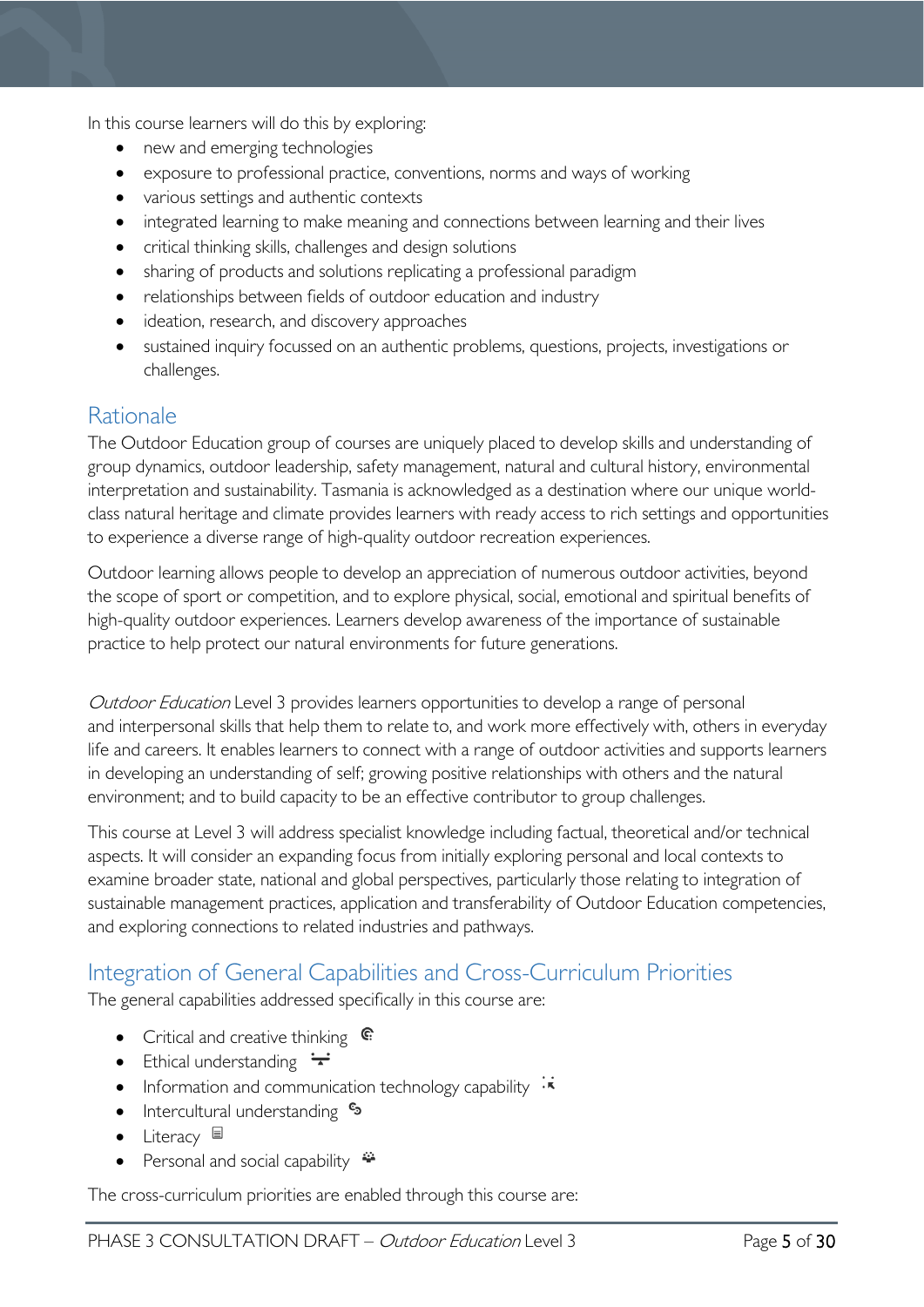- Aboriginal and Torres Strait Islander Histories and Cultures  $\mathcal$
- Asia and Australia's Engagement with Asia **AA**
- Sustainability  $\triangleq$

# <span id="page-5-0"></span>Course Description

Tasmania's unique natural heritage and climate provides access to rich outdoor learning settings. Learners have opportunities to experience diverse and high quality outdoor experiences.

The Outdoor group of courses are distinctive in developing skills and understanding of:

- group dynamics and outdoor leadership
- professional practices and safety management
- outdoor recreation activities
- outdoor living skills
- natural and cultural history
- environmental interpretation and sustainability

#### Outdoor Education Level 3 explores:

- physical, social, emotional and spiritual benefits of high-quality outdoor experiences.
- the importance of sustainable practice in outdoor recreation
- strategies to protect our natural environments for future generations.
- self-awareness and how to work more effectively with others
- skill transfer to everyday life and career opportunities
- connections to related industries, pathways, interests across a range of outdoor activities
- diverse personal and interpersonal skills
- growing positive relationships with others and the natural environment
- leadership, team building and capacity to be an effective contributor to group challenges.

•

# <span id="page-5-1"></span>Pathways

- *Outdoor Education* Level 3 extends upon Outdoor Learning perspectives with concepts from the Personal, Social and Community Health and Movement and Physical Activity strands of the [F-10 Australian Curriculum – Health and Physical Education.](http://www.australiancurriculum.edu.au/health-and-physical-education/curriculum/f-10?layout=1)
- *Outdoor Education* Level 3 builds on concepts emerging from the cross curricular approaches of the Australian Curriculum F-10 and TASC Level 1 courses.
- Learners completing Outdoor Education may use it as a basis for a wide range of personal, vocational education and training options. Outdoor Education 3 provides a breadth pathway to other level 3 HPE courses and VET Certificate III in Outdoor Recreation.
- Outdoor Education Level 3 may also lead to a range of post year 12 study options including TasTAFE and UTAS
- After completing Outdoor Experiences, vocational pathways may include, but are not limited to: guiding; adventure tourism; natural sciences; emergency services; and training academies. Additionally, the Defence Forces, State Police and Fire and Forestry Departments are examples of employment areas in the public sector that rely on people with the skills and knowledge developed through studying this course.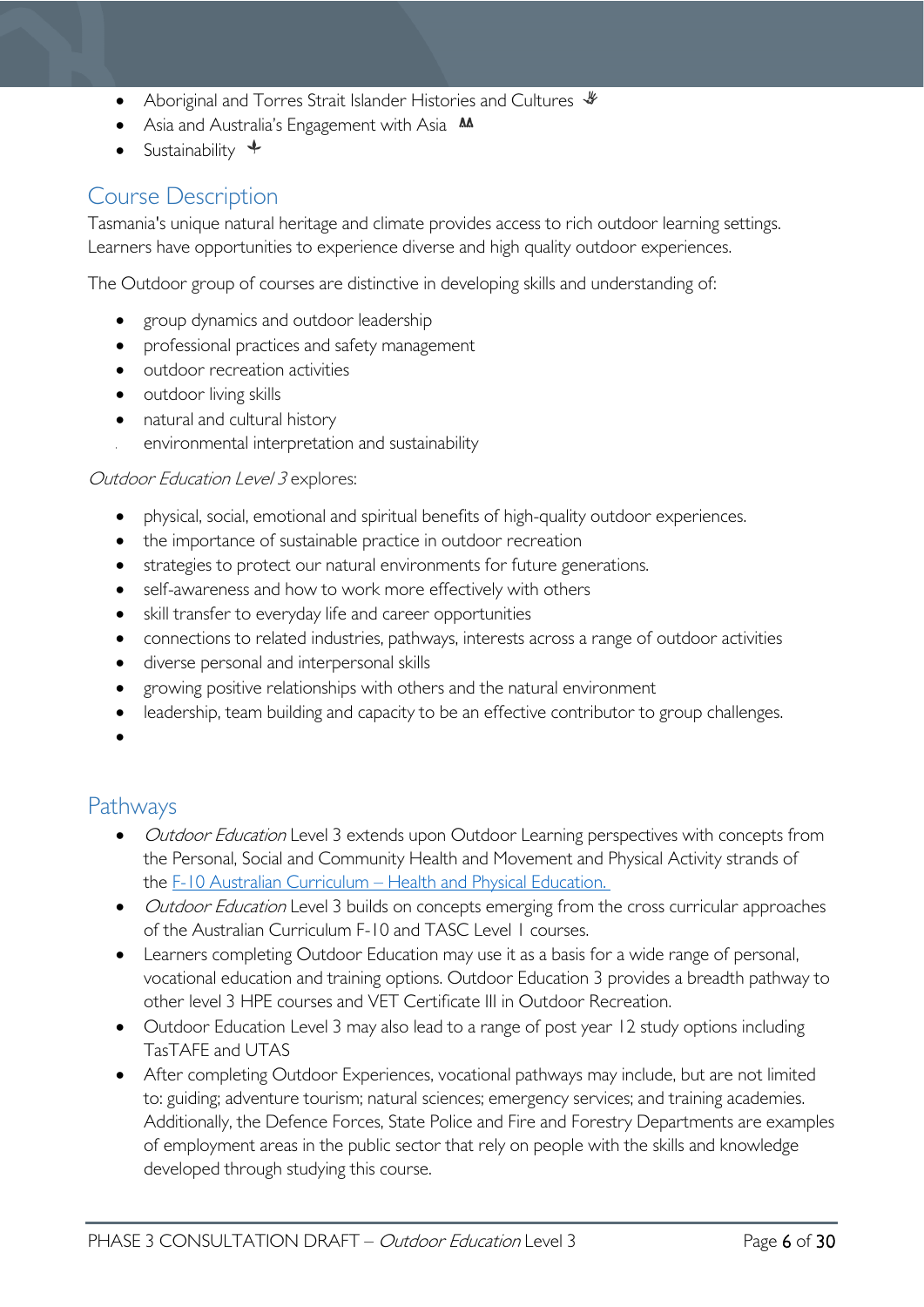# <span id="page-6-0"></span>Course Requirements

- Learners undertaking this course must be aware of the complexity of the content and the high level of physical activity required. Participants must be organised and ready to participate fully in a range of challenging practical outdoor learning experiences together with the theory-based tasks and activities integrated within this course.
- When planning and conducting outdoor adventure activities, in addition to addressing their workplace Risk Management procedures, providers of this course will ensure that they have access to suitable equipment, are able to meet any additional sector requirements, and should consider the [Australian Adventure Activity Standards.](https://australianaas.org.au/)
- Providers should seek case-by-case advice when dealing with learners with high or additional needs.
- The nature of this course requires a minimum group size of 5 learners
- Outdoor Education is an evolving, dynamic and technology-connected area. Research tasks and presentations will require students to be able to access a range of suitable digital software and hardware.

# <span id="page-6-1"></span>Course Structure, Delivery and Progression

### <span id="page-6-2"></span>**Structure**

This course consists of three 50-hour modules.

Modules Available

Core Module 1: Outdoor experiences

Core Module 2: Outdoor knowledge and skills

Core Module 3: Sustainability and outdoor industries



## <span id="page-6-3"></span>**Delivery**

Module 1 should be delivered concurrently with or before Modules 2 and 3

## <span id="page-6-4"></span>Developmental Progression

Each module introduces and builds upon key ideas, concepts, skills, knowledge and understanding leading to a culminating performance of understanding reflected in the work requirements within each module.

# <span id="page-6-5"></span>Module 1 - Outdoor experiences

Module 1 allows learners to experience a range of roles in various familiar and new local and regional outdoor activities. Learners also develop understanding of the requirements to plan and run outdoor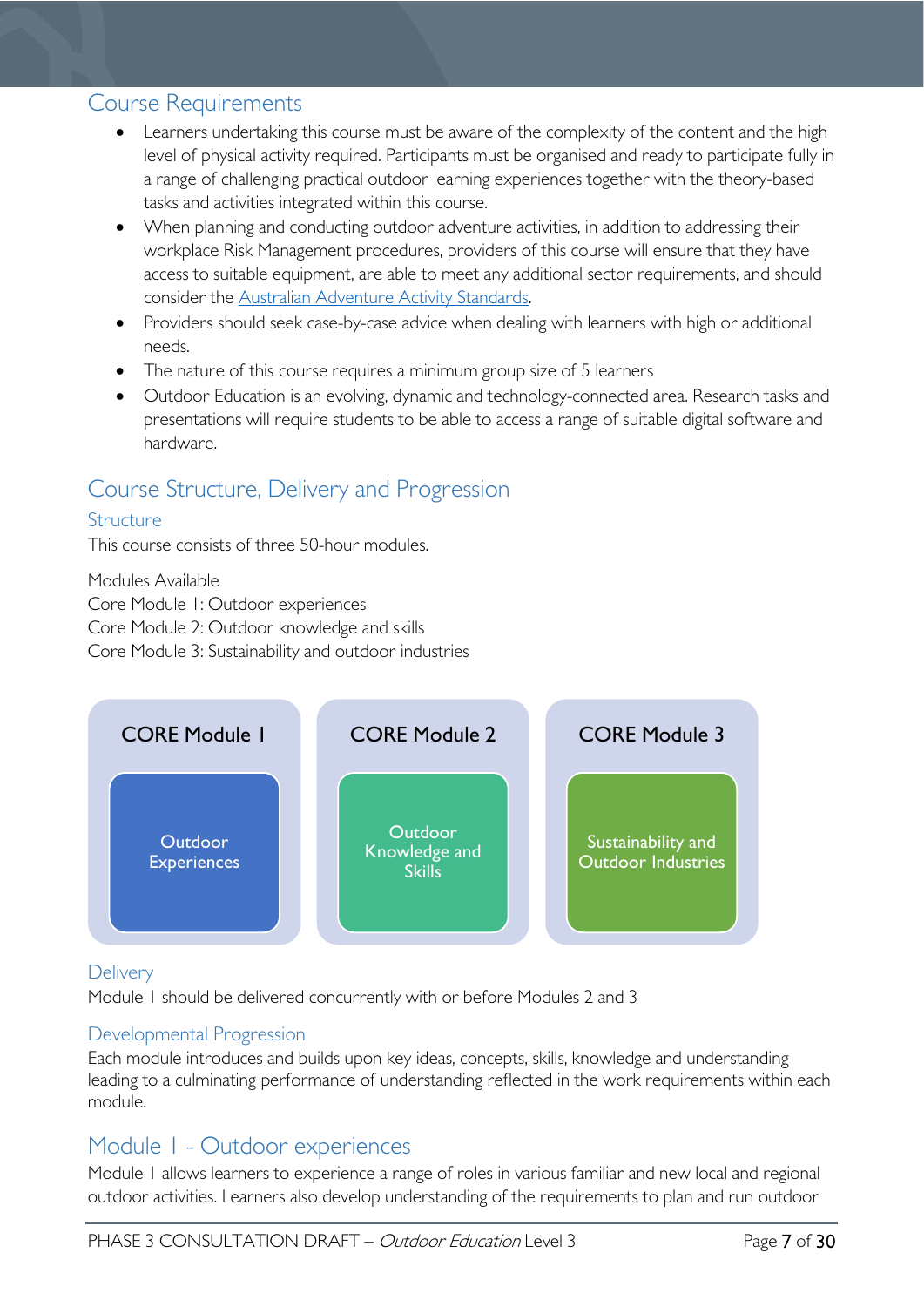recreation activities It has a major focus on providing opportunities to apply theory concepts and develop learner's practical skills and knowledge through balanced exposure to a range of outdoor activities along with time specialising in development in a chosen activity.

During Module 1 - Outdoor Experiences - learners should be provided with the following learning experiences:

- opportunities to experience at least 3 different outdoor recreation activities
- exposure and discussion of professional practice
- GOPREPARE as a planning framework
- examining the Outdoor Education Australia website
- exploring the Australian Adventure Activity standards
- small group Collaborative Outdoor Leadership Project group leadership experience
- access to equipment, facilities and instruction suited to ability in the chosen specialist activity
- guidance in establishing format and use habits for a reflective journal

### <span id="page-7-0"></span>Module 1 Learning Outcomes

On successful completion of this module, learners will be able to:

- 1. demonstrate personal and social capability
- 2. select and apply outdoor knowledge and skills
- 3. communicate effectively
- 4. engage and reflect on outdoor experiences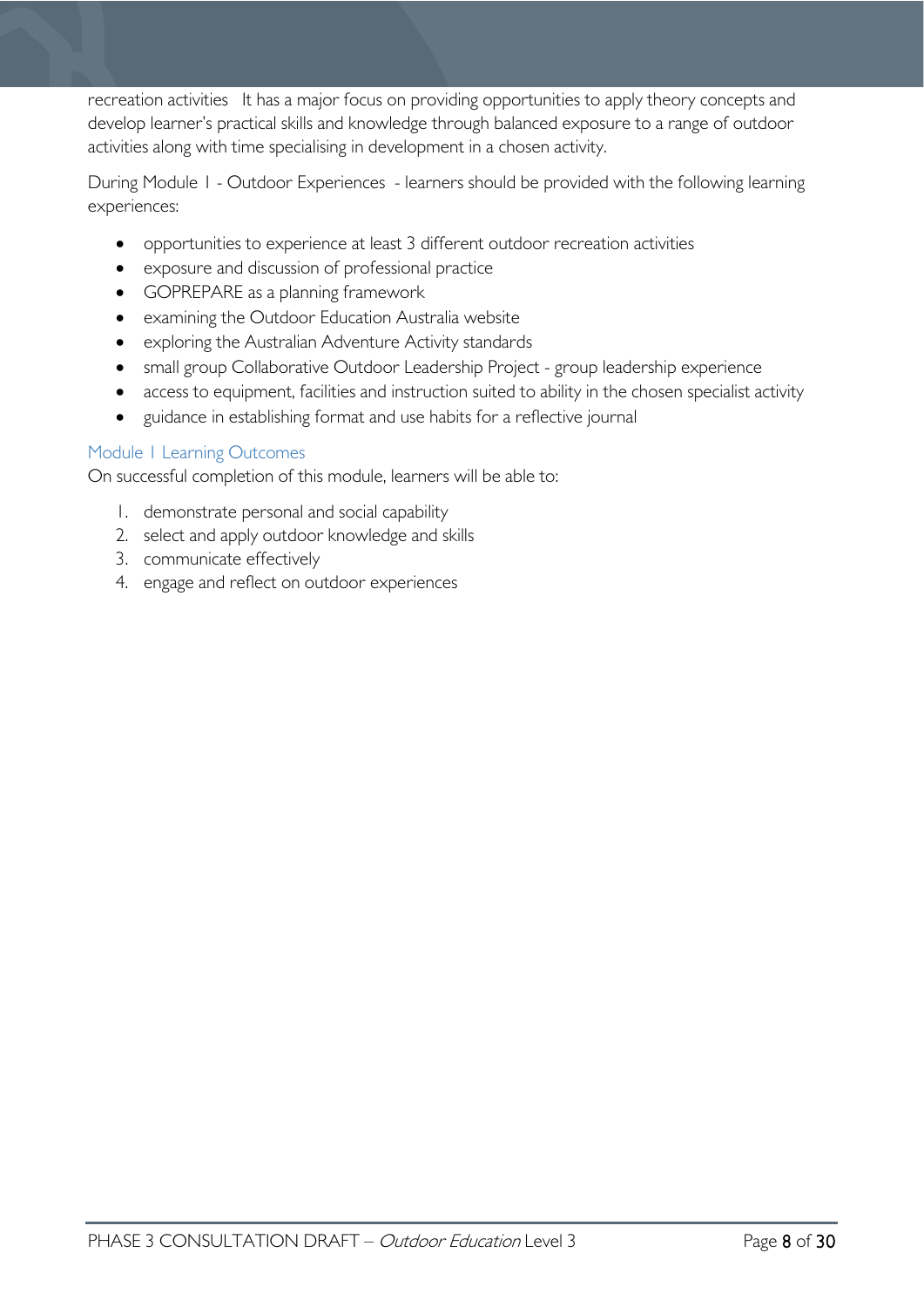#### <span id="page-8-0"></span>Module 1 Content

Module 1 provides learners with opportunities to:

- develop positive relationships with the environment, others and ourselves through interaction with the natural world
- explore and understand the vital role outdoor experiences have in supporting the wellbeing and sustainability of individuals, society and our environment
- engage in a wide range of practical and active learning experiences, natural environments and settings
- develop competence and safety management in outdoor environments and activities
- be exposed to industry practices and expectations and to recognise roles and sectors and where outdoor education skills, knowledge and understandings are highly valued attributes

Key Knowledge and Concepts

Module 1 will address the following:

- actions and practices used to support a range of safe and positive outdoor experiences
- best practice approaches to assessing risk and making informed judgements
- explore how individual's actions towards their roles, relationships and responsibilities impact others
- enhancing positive well-being benefits through reflection on experiences in group and individual activities that are challenging and adventurous
- perspectives on contemporary living and human to nature relationships
- describing and examining how group dynamics and leadership contribute to processes and outcomes in various contexts
- recognising connections from Outdoor Education to development of communication skills, personal and social capability, ethical understanding, critical and creative thinking, and the crosscurriculum priorities of sustainability and Aboriginal and Torres Strait islander histories and cultures.

## Unit - Outdoor Experiences 3 - (15 hrs)

- Community based outdoor activities
- Local and regional experiences, industry exposure and intermediate and advanced skill development across a range of activities in accordance with the Outdoor Education: Guidelines for Practical Activities (refer Appendix 6)
- Range of selected center or journey based activities
- Transfer and application of specialist and technical skills
- Reflection and dialogue on activities where known skills or past experiences can readily transfer

## Unit – Planning Outdoor Activities 3 - (20 hrs)

- Planning to lead activities
- Collaborative Outdoor Leadership Project (COLP)
- Peer leadership experience small group project.
- Groups of 3-4 collaborate to plan, lead, reflect and review a negotiated outdoor activity involving at least 5 participants and of 2-3 hours duration.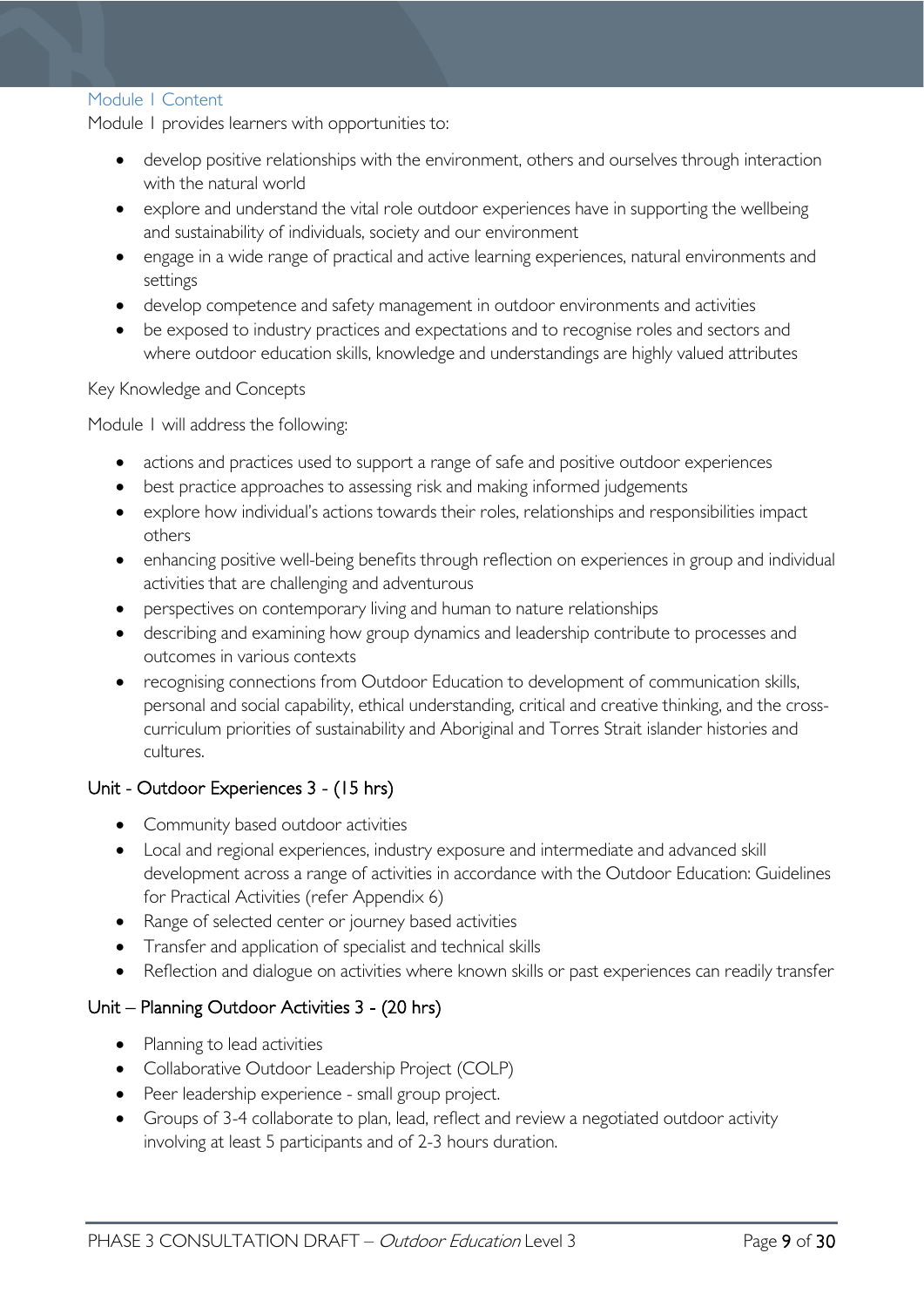## Unit - Outdoor Specialisation 3A - (15 hrs)

- Focus on skill development and capability in a chosen activity
- Digital folio/essay record progress and milestones in mastery using a suitable combination of multimodal approaches

Key Skills:

- develop skills and understandings to move safely and competently while valuing and promoting sustainable use and positive relationships with natural environments
- integrate and apply outdoor knowledge and skills in various settings
- effectively communicate within and about outdoor education activities
- recognise connections between outdoor experiences and industry opportunities through exposure to professional practice
- develop independence and group competence in various social and physical environments
- build a range of decision making and scenario appropriate skills, techniques and approaches
- ongoing development of personal and social capabilities such as communication, resilience, selfconfidence, leadership, teamwork, goal setting, personal autonomy and initiative

#### <span id="page-9-0"></span>Module 1 Work Requirements

The work requirements of a course are processes, products or performances that provide a significant demonstration of achievement that is measurable against the course's standards. Work requirements need not be the sole form of assessment for a module.

This Module includes work requirement Folio sections:

- Reflective Journal
- Collaborative Outdoor Leadership Project
- Digital folio/essay

See Appendix 3 for summary of Work Requirement specifications for this course.

#### <span id="page-9-1"></span>Module 1 Assessment

This module will assess criteria 1, 2, 3, 4.

# <span id="page-9-2"></span>Module 2 - Outdoor knowledge and skills

Module 2 examines details relating to outdoor leadership skills, leadership theory, and group management with a major focus on providing opportunities to integrate and apply theory concepts to develop learner's practical skills and knowledge through consideration of a range of outdoor scenarios and settings.

During Module 2 - learners should be provided with the following learning experiences:

- in depth review of leadership theories
- review and discussion of professional practice and applications of:
- goal setting, equity, problem solving and decision making approaches
- examining the Outdoor Education Australia website
- exploring the Australian Adventure Activity standards
- techniques for reflecting on experiences and activities
- assessing needs, stages of group formation, conflict management, communication
- individual Outdoor Leadership Project leadership experience and review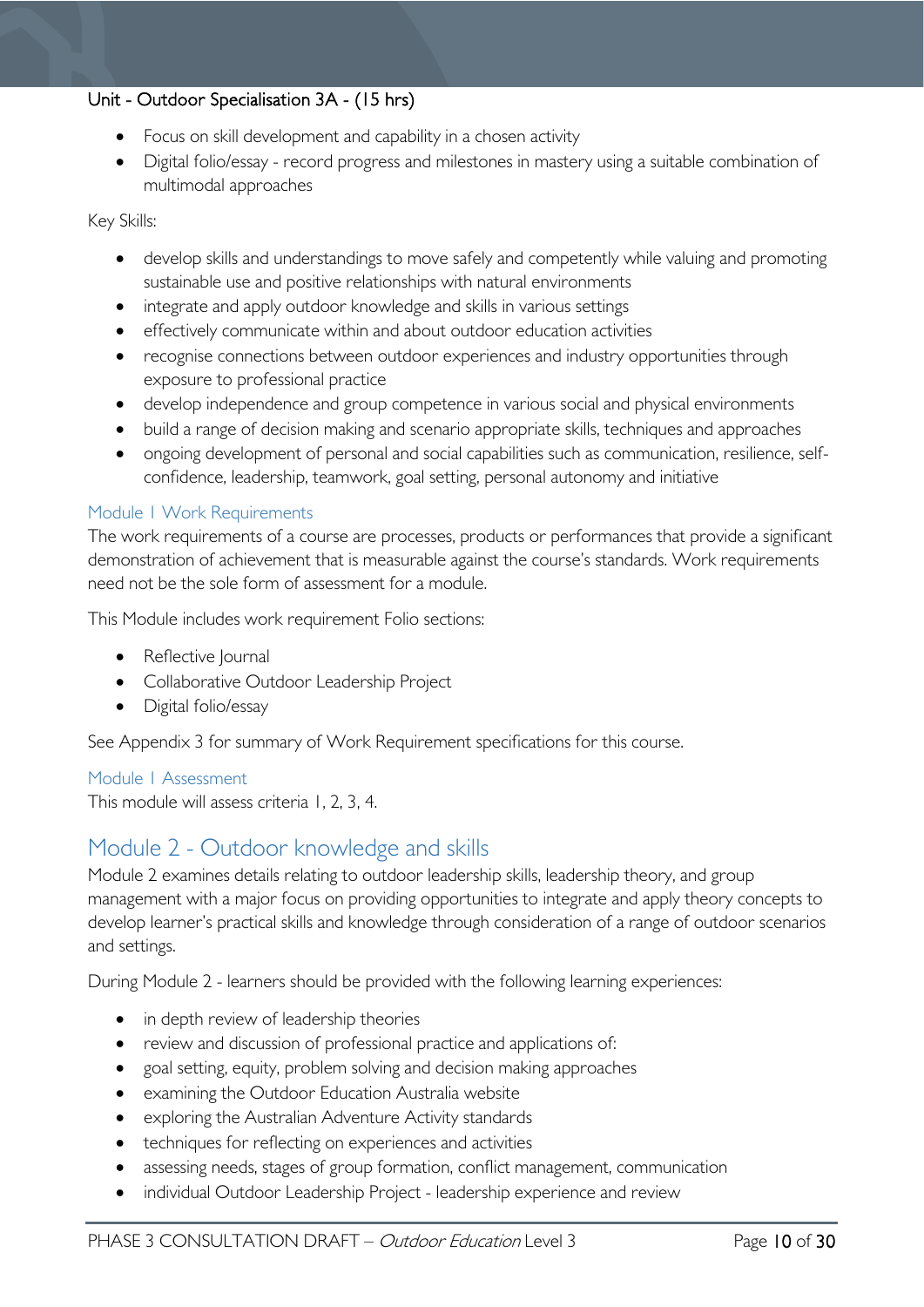## <span id="page-10-0"></span>Module 2 Learning Outcomes

On successful completion of this module, learners will be able to:

- 1. demonstrate personal and social capability
- 2. select and apply outdoor knowledge and skills
- 3. communicate effectively
- 5. evaluate group dynamics and leadership

### <span id="page-10-1"></span>Module 2 Content

Module 2 provides learners with opportunities to:

- develop positive relationships with the environment, others and ourselves through interaction with the natural world
- explore and understand the vital role outdoor experiences have in supporting the wellbeing and sustainability of individuals, society and our environment
- engage in a wide range of practical and active learning experiences, natural environments and settings
- develop competence and safety management in outdoor environments and activities
- be exposed to industry practices and expectations and to recognise roles and sectors and where outdoor education skills, knowledge and understandings are highly valued attributes

#### Key Knowledge and Concepts

Module 2 will address the following:

- actions and practices used to support a range of safe and positive outdoor experiences
- best practice approaches to assessing risk and making informed judgements
- explore how individual's actions towards their roles, relationships and responsibilities impact others
- enhancing positive well-being benefits through reflection on experiences in group and individual activities that are challenging and adventurous
- perspectives on contemporary living and human to nature relationships
- describing and examining how group dynamics and leadership contribute to processes and outcomes in various contexts
- recognising connections from Outdoor Education to development of communication skills, personal and social capability, ethical understanding, critical and creative thinking, and the crosscurriculum priorities of sustainability and Aboriginal and Torres Strait islander histories and cultures.

## Unit – Leading Outdoor Activities 3 - (25 hrs)

- Outdoor Leadership
- the role of a leader during outdoor adventure activities
- attributes of effective leaders
- leadership theories
- group and task oriented leadership
- equity issues in leadership
- decision making
- techniques for reflecting on outdoor adventure activities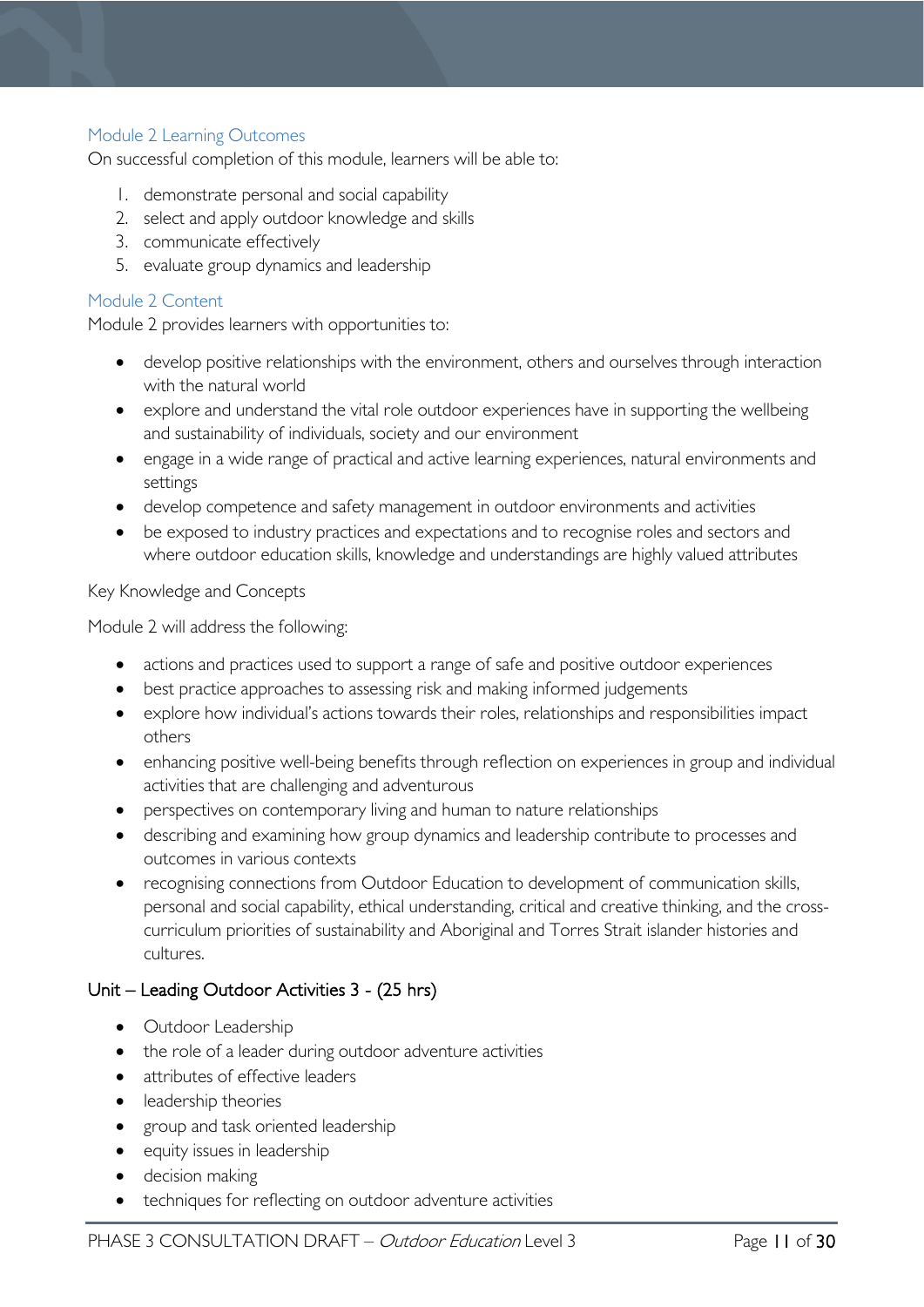• Applying leadership theories

# Unit – Group Leadership 3 - (25 hrs)

- Group Management
- Needs
- Stages of group formation:
- Conflict
- Communication
- Individual Outdoor Leadership Project IOLP
- Learners will plan, conduct, lead and report on an adventure activity.

#### Key Skills:

- develop skills and understandings to move safely and competently while valuing and promoting sustainable use and positive relationships with natural environments
- integrate and apply outdoor knowledge and skills in various settings
- effectively communicate within and about outdoor education activities
- recognise connections between outdoor experiences and industry opportunities through exposure to professional practice
- develop independence and group competence in various social and physical environments
- build a range of decision making and scenario appropriate skills, techniques and approaches
- ongoing development of personal and social capabilities such as communication, resilience, selfconfidence, leadership, teamwork, goal setting, personal autonomy and initiative

### <span id="page-11-0"></span>Module 2 Work Requirements

The work requirements of a course are processes, products or performances that provide a significant demonstration of achievement that is measurable against the course's standards. Work requirements need not be the sole form of assessment for a module.

This Module includes work requirement Folio sections

- Multimodal presentation Comparative review
- Individual outdoor leadership project Report and review

See Appendix 3 for summary of Work Requirement specifications for this course.

#### <span id="page-11-1"></span>Module 2 Assessment

This module will assess criteria 1, 2, 3, 5.

# <span id="page-11-2"></span>Module 3 - Sustainability and outdoor industries

Module 3 module examines human –nature relationships and the ecological sustainability of outdoor recreation activities. Learners also explore the Ecotourism industry sector and connections to Tasmanian perspectives, contemporary practice, challenges and solutions. Consideration of future trends and potential opportunities is designed so learners can align broader industry observations to personal and specialist interest areas.

During Module 3 – learners should be provided with the following learning experiences:

- in depth examination of:
- human- nature relationships
- factors influencing sustainability of outdoor recreation activities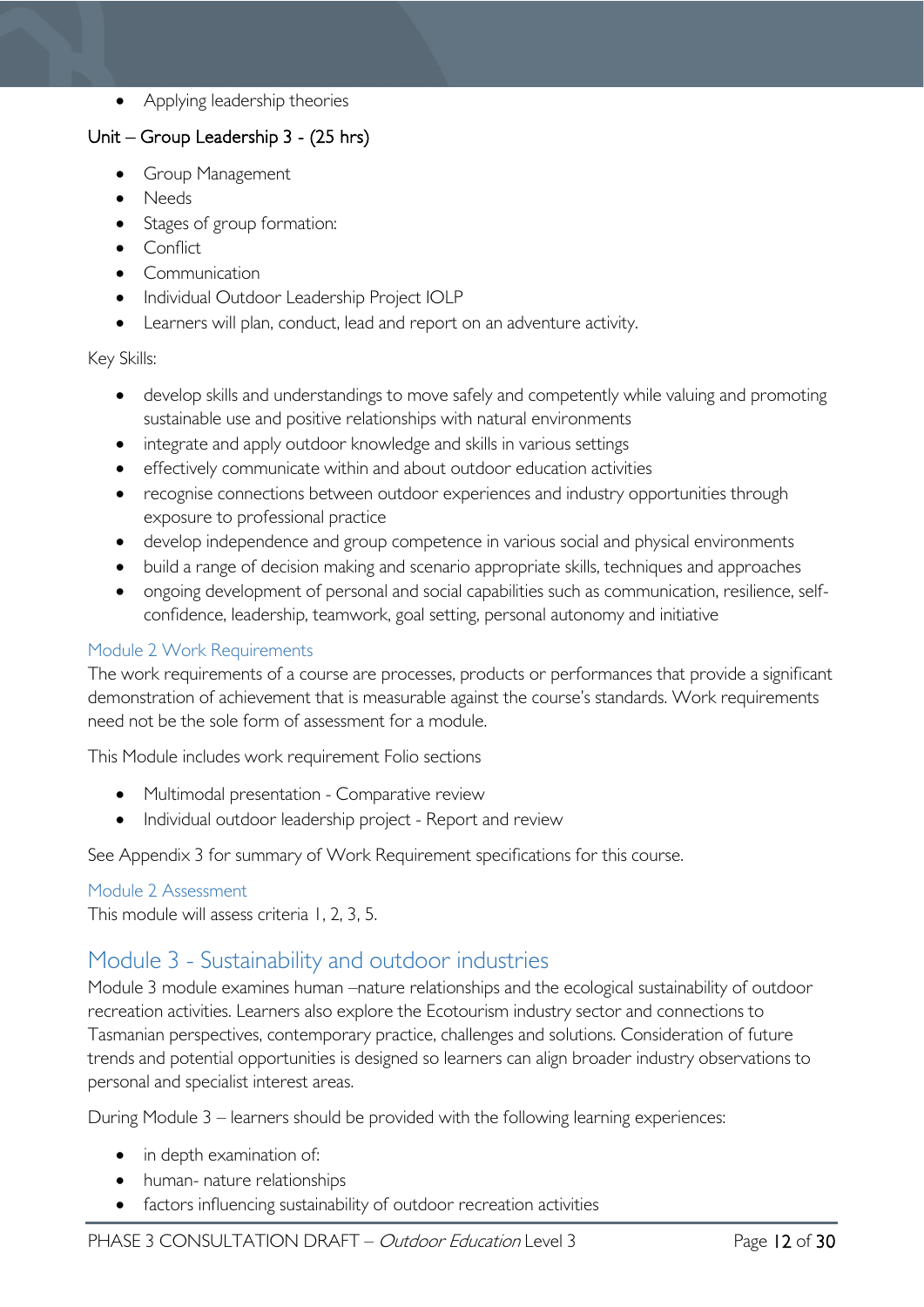- guidance and support in conducting the short individual case study investigation
- excursion and visit to/by industry professionals to support the ecotourism industry experience/review/exhibition and group project
- individual Outdoor Leadership Project leadership experience and review
- regular feedback and review of the digital journal and overall folio management
- suitable guidance and access to support in constructing the digital folio/essay

#### <span id="page-12-0"></span>Module 3 Learning Outcomes

On successful completion of this module, learners will be able to:

- 1. Demonstrate personal and social capability
- 2. Select and apply outdoor knowledge and skills
- 3. Communicate effectively
- 6. Assess and employ ecological literacy concepts.

#### <span id="page-12-1"></span>Module 3 Content

Module 3 provides learners with opportunities to:

- develop positive relationships with the environment, others and ourselves through interaction with the natural world
- explore and understand the vital role outdoor experiences have in supporting the wellbeing and sustainability of individuals, society and our environment
- engage in a wide range of practical and active learning experiences, natural environments and settings
- develop competence and safety management in outdoor environments and activities
- be exposed to industry practices and expectations and to recognise roles and sectors and where outdoor education skills, knowledge and understandings are highly valued attributes

#### Key Knowledge and Concepts

#### Module 3 will address the following:

- actions and practices used to support a range of safe and positive outdoor experiences
- best practice approaches to assessing risk and making informed judgements
- explore how individual's actions towards their roles, relationships and responsibilities impact others
- enhancing positive well-being benefits through reflection on experiences in group and individual activities that are challenging and adventurous
- perspectives on contemporary living and human to nature relationships
- describing and examining how group dynamics and leadership contribute to processes and outcomes in various contexts
- recognising connections from Outdoor Education to development of communication skills, personal and social capability, ethical understanding, critical and creative thinking, and the crosscurriculum priorities of sustainability and Aboriginal and Torres Strait islander histories and cultures.

#### Unit – Humans, Nature and Sustainability 3 - (25 hrs)

- Human Nature Relationships
- historic and contemporary values for natural environments
- ways in which humans have experience of natural environments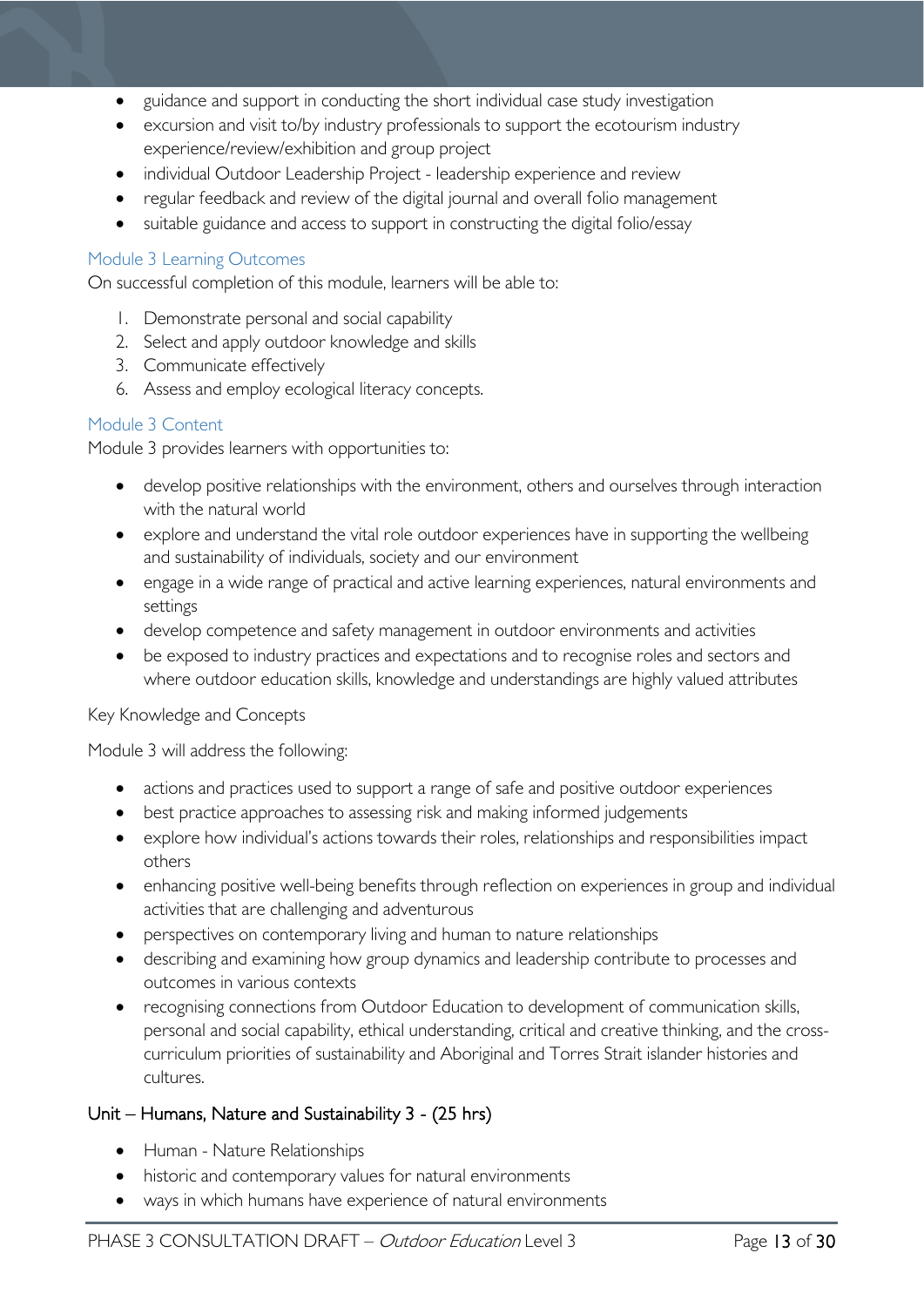- human relationships with nature
- threats to wilderness areas and the potential impact on human-nature experiences
- Ecological sustainability of Outdoor Recreation activities

# Unit – Outdoor Recreation and Ecotourism Industry 3 - (10 hrs)

- Ecotourism challenges, trends, issues and opportunities
- Ecotourism Industry experience/review /exhibition
- Excursion and or guest speaker(s) and related outdoor experience(s) associated with several providers

## Unit – Outdoor Specialisation 3B - (15 hrs)

- Focus on skill development and capability in a chosen activity at least 15 hours developing skills in a single chosen activity (may be continuation or alternative to activity selected in Module 2
- Digital folio/essay record of progress and milestones in mastery using a suitable combination of multimodal approaches
- Activity/Industry relationship project
- Review exhibition/presentation current and potential industry connections, trends, issues and opportunities for professional development pathways and vocational roles

#### Key Skills:

- develop skills and understandings to move safely and competently while valuing and promoting sustainable use and positive relationships with natural environments
- integrate and apply outdoor knowledge and skills in various settings
- effectively communicate within and about outdoor education activities
- recognise connections between outdoor experiences and industry opportunities through exposure to professional practice
- develop independence and group competence in various social and physical environments
- build a range of decision making and scenario appropriate skills, techniques and approaches
- ongoing development of personal and social capabilities such as communication, resilience, selfconfidence, leadership, teamwork, goal setting, personal autonomy and initiative.

## <span id="page-13-0"></span>Module 3 Work Requirements

The work requirements of a course are processes, products or performances that provide a significant demonstration of achievement that is measurable against the course's standards. Work requirements need not be the sole form of assessment for a module.

This Module includes work requirement Folio sections

- $\bullet$  Human, nature and sustainability Case study
- Outdoor recreation and ecotourism Inquiry
- Outdoor specialisation Exhibition/presentation

See Appendix 3 for summary of Work Requirement specifications for this course.

#### <span id="page-13-1"></span>Module 3 Assessment

This module will assess criteria 1, 2, 3, 6.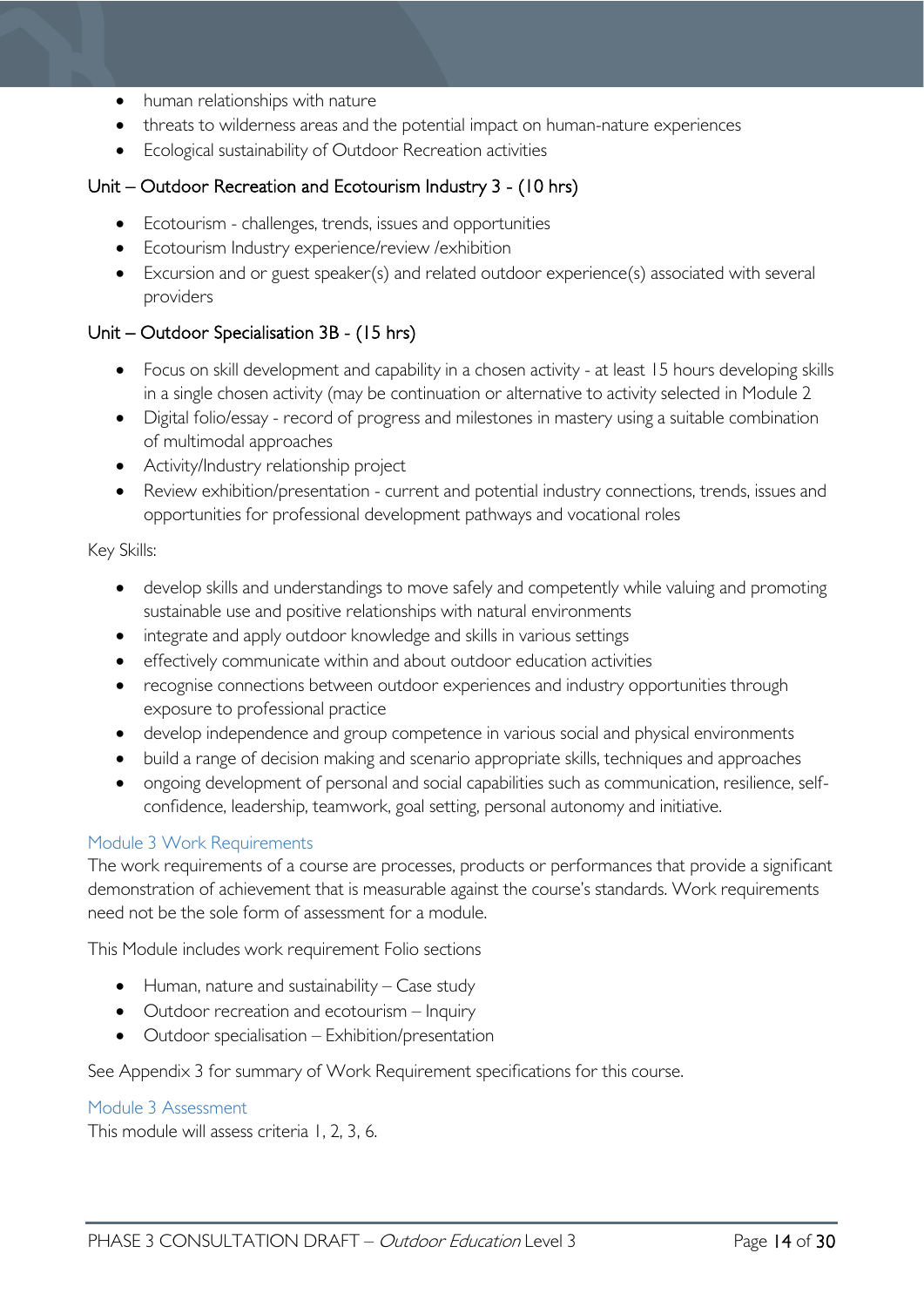# <span id="page-14-0"></span>Assessment

Criterion-based assessment is a form of outcomes assessment that identifies the extent of learner achievement at an appropriate end-point of study. Although assessment – as part of the learning program – is continuous, much of it is formative, and is done to help learners identify what they need to do to attain the maximum benefit from their study of the course. Therefore, assessment for summative reporting to TASC will focus on what both teacher and learner understand to reflect endpoint achievement.

The standard of achievement each learner attains on each criterion is recorded as a rating 'A', 'B', or 'C', according to the outcomes specified in the standards section of the course.

A 't' notation must be used where a learner demonstrates any achievement against a criterion less than the standard specified for the 'C' rating.

A 'z' notation is to be used where a learner provides no evidence of achievement at all.

Internal assessment of all criteria will be made by the provider. Providers will report the learner's rating for each criterion to TASC.

TASC will supervise the external assessment of designated criteria which will be indicated by an asterisk (\*). The ratings obtained from the external assessments will be used in addition to internal ratings from the provider to determine the final award.

#### <span id="page-14-1"></span>**Criteria**

|                      | Module I   | Module 2  | Module 3  | Notes                                                                |
|----------------------|------------|-----------|-----------|----------------------------------------------------------------------|
| Criteria<br>Assessed | $1,2,3,4*$ | $,2,3,5*$ | $,2,3,6*$ | Three common in all modules<br>and one focus criterion per<br>module |

The assessment for *Outdoor Education* Level 3 will be based on the degree to which the learner can:

- 1. display goal setting, organisational, interpersonal and self-management skills
- 2. use a range of specialised skills, terms, techniques and related safety practices in a variety of Outdoor Education activities
- 3. communicate purposefully and appropriately
- 4. explain how outdoor experiences and industry best practice contribute to healthy individuals, communities and environments\*
- 5. demonstrate understanding of group roles, attributes, dynamics and positive outdoor leadership practices\*
- 6. describe and apply an understanding of ecological literacy concepts (including conservation, sustainable practice and connection to natural environment)\*

\*denotes criteria that are both internally and externally assessed.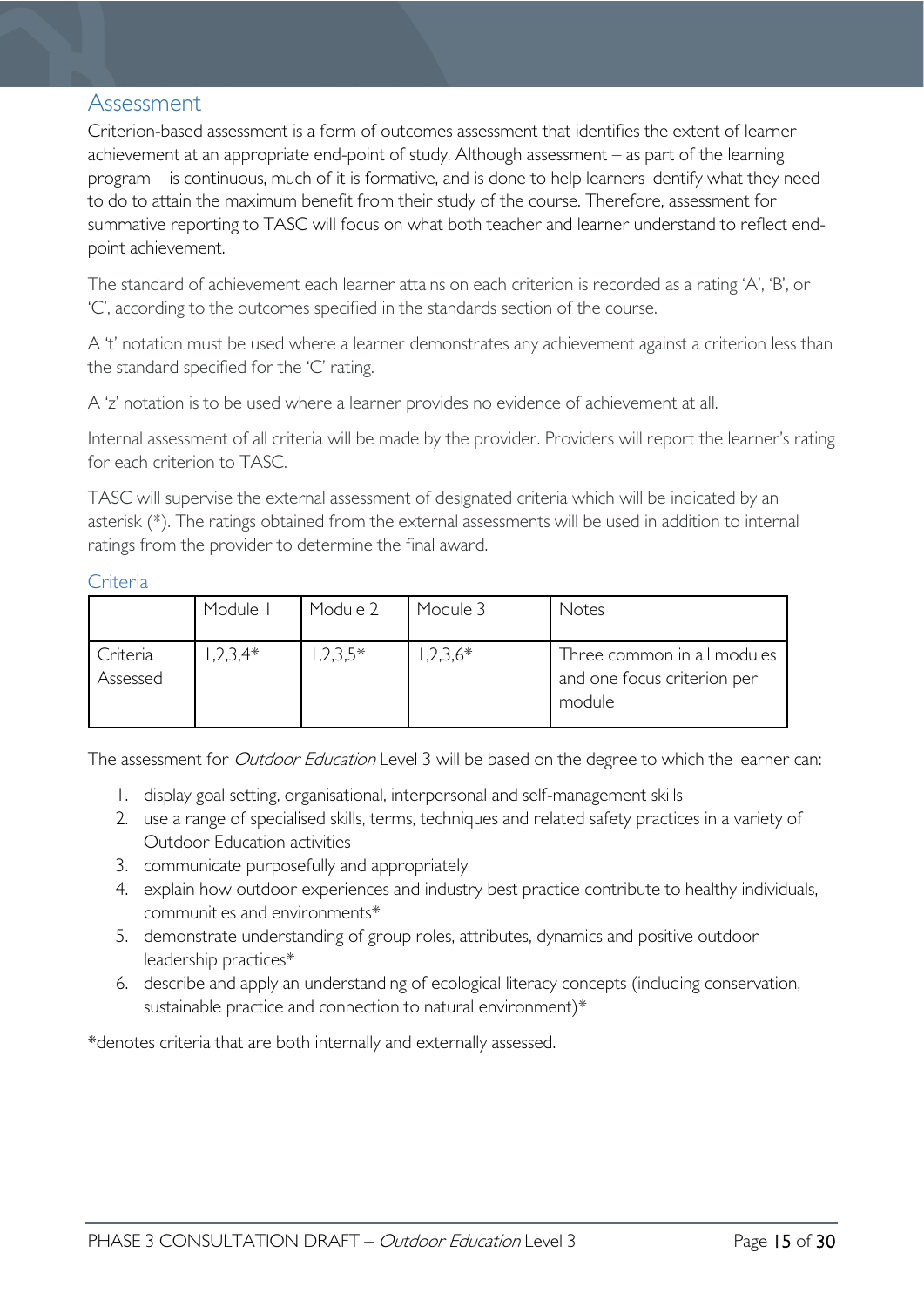# <span id="page-15-0"></span>**Standards**

Criterion 1: display goal setting, organisational, interpersonal and self-management skills

This criterion is only internally assessed.

| Rating C                         | Rating B                         | Rating A                         |
|----------------------------------|----------------------------------|----------------------------------|
| Self Management                  | Self Management                  | Self Management                  |
| recognises emotional impacts     | describes emotional impacts,     | explains emotional impacts,      |
| and uses self-regulating         | selects and uses a range of      | appropriately selects and uses   |
| strategies                       | self-regulating strategies       | a range of self-regulating       |
| describes significant personal   | explains personal behaviour      | strategies                       |
| triggers and behaviour signs     | signs and consistently sets      | evaluates personal behaviour     |
| and sets realistic learning      | realistic learning goals         | signs and regularly sets and     |
| goals                            | explains and evaluates           | reviews learning goals           |
| describes and evaluates          | scenarios that demonstrate       | explains and analyses            |
| scenarios that demonstrate       | self discipline, ability to work | scenarios that demonstrate       |
| self discipline, ability to work | independently and show           | self discipline, ability to work |
| independently and show           | initiative                       | independently and show           |
| initiative                       | review and evaluate situations   | initiative                       |
| review and explain situations    | and actions that build           | analyse patterns, situations     |
| and actions that build           | confidence, resilience and       | and actions that build           |
| confidence, resilience and       | adaptability                     | confidence, resilience and       |
| adaptability                     | monitors and uses a range of     | adaptability                     |
| monitors and manages key         | strategies to manage             | monitors and appropriately       |
| personal well-being factors      | personal well-being factors      | uses a wide range of             |
|                                  |                                  | strategies to manage             |
|                                  |                                  | personal well-being factors      |
| Self Awareness                   | Self Awareness                   | Self Awareness                   |
| recognises and actively seeks    | describes and actively seeks     | evaluates and undertakes         |
| roles and responsibilities that  | roles and responsibilities that  | roles and responsibilities that  |
| align with recognised            | develop recognised personal      | develop existing and             |
| personal strengths and           | strengths and attributes         | emerging personal strengths      |
| attributes                       | describes and uses a range of    | and attributes                   |
| identifies and uses a range of   | reflective practices             | compares and uses a wide         |
| reflective practices             | effectively manages personal     | range of reflective practices    |
| manages personal learning        | learning preferences and         | consistently and effectively     |
| preferences and work habits      | work habits                      | manages personal learning        |
| demonstrates self-advocacy       | demonstrates a range of self-    | preferences and work habits      |
| skills                           | advocacy skills                  |                                  |
|                                  |                                  |                                  |
| Social Management                | Social Management                | Social Management                |
| works effectively and            | consistently works effectively   | consistently works effectively   |
| collaboratively in a diverse     | and collaboratively in a         | and collaboratively in a         |
| range of groups, teams and       | diverse range of groups,         | diverse range of groups,         |
| familiar settings                | teams and familiar settings      | teams, familiar and unfamiliar   |
| respects personal and            | evaluates and respects           | settings                         |
| alternate values and cultural    | personal and alternate values    | evaluates and integrates         |
| contexts when making             | and cultural contexts when       | personal and alternate values    |
| choices and decisions            | making choices and decisions     | and cultural contexts when       |
| effectively uses strategies to   | analyses and effectively uses    | making choices and decisions     |
| negotiate, diffuse and resolve   | strategies to negotiate, diffuse | analyses and effectively uses a  |
| conflict                         | and resolve conflict             | range of strategies to           |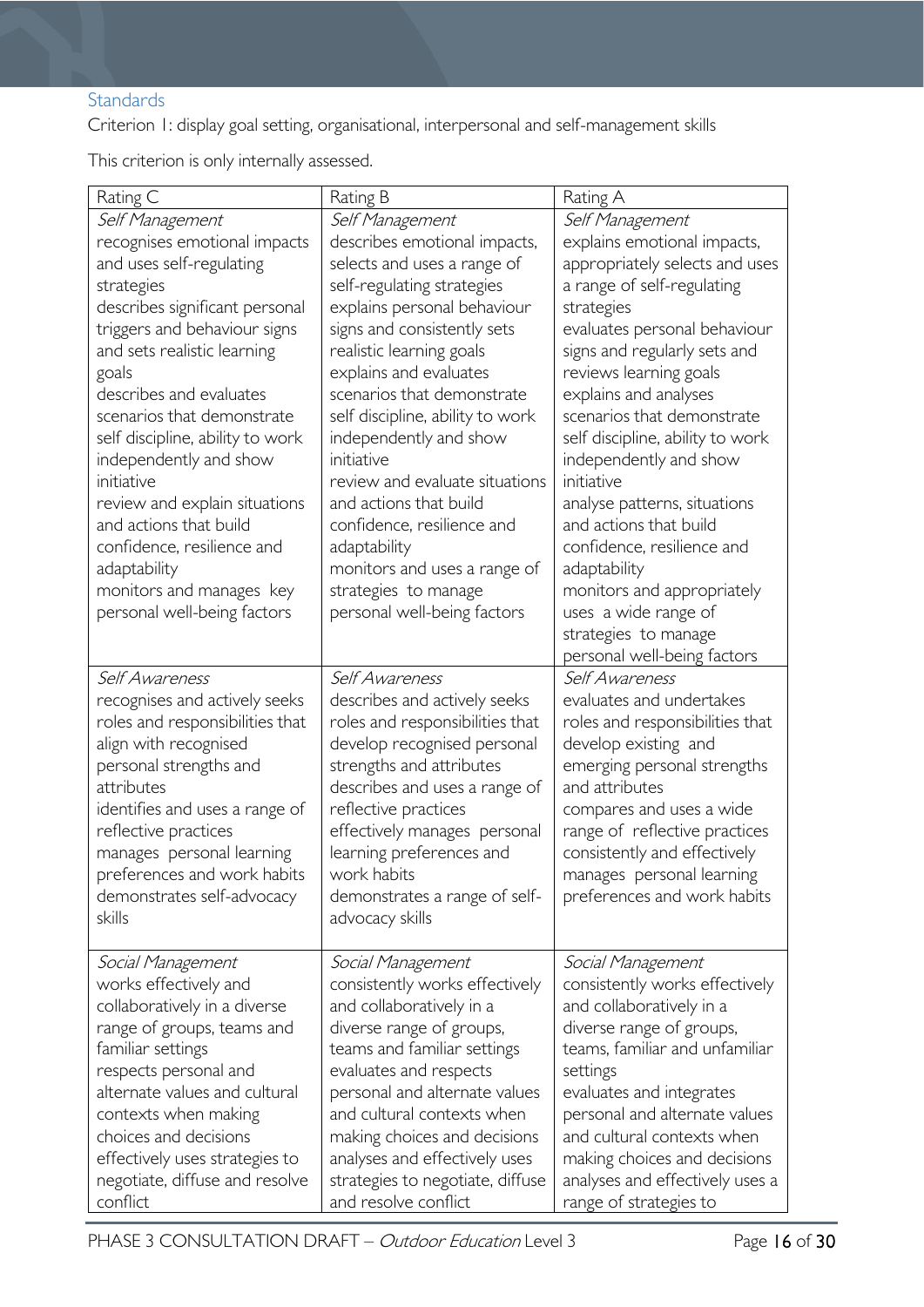| describes and uses leadership<br>skills and attributes<br>describes and applies positive<br>actions to build and maintain<br>relationships                                                                                                                                                                                                                                                                                                                   | describes and uses a range of<br>leadership skills and attributes<br>describes and applies a range<br>of positive actions to build<br>and maintain relationships                                                                                                                                                                                                                                                                                                                                                               | negotiate, diffuse and resolve<br>conflict<br>describes and uses a wide<br>range of leadership skills and<br>attributes<br>describes and applies a wide<br>range of positive actions to<br>effectively build and maintain<br>relationships                                                                                                                                                                                                                                                                                                   |
|--------------------------------------------------------------------------------------------------------------------------------------------------------------------------------------------------------------------------------------------------------------------------------------------------------------------------------------------------------------------------------------------------------------------------------------------------------------|--------------------------------------------------------------------------------------------------------------------------------------------------------------------------------------------------------------------------------------------------------------------------------------------------------------------------------------------------------------------------------------------------------------------------------------------------------------------------------------------------------------------------------|----------------------------------------------------------------------------------------------------------------------------------------------------------------------------------------------------------------------------------------------------------------------------------------------------------------------------------------------------------------------------------------------------------------------------------------------------------------------------------------------------------------------------------------------|
| Social Awareness<br>describes the importance of<br>respect and valuing diversity<br>examine effective ways to<br>contribute to community, civil<br>society and care for the<br>environment<br>uses and compares a range of<br>approaches for agreeably<br>resolving problems<br>describes dynamics and<br>critical factors for building<br>healthy relationships<br>evaluates options to<br>effectively support a positive<br>personal and cultural Identity | Social Awareness<br>explains the importance of<br>respect and valuing diversity<br>evaluate appropriate ways to<br>contribute to community, civil<br>society and care for the<br>environment<br>compares and appropriately<br>selects suitable approaches<br>for agreeably resolving<br>problems<br>explains dynamics and critical<br>factors for building and<br>managing healthy<br>relationships<br>analyses and identifies high<br>impact factors that effectively<br>support a positive personal<br>and cultural Identity | Social Awareness<br>evaluates the importance of<br>respect and valuing diversity<br>effective and appropriate<br>ways to contribute to<br>community, civil society and<br>care for the environment<br>evaluates, selects and justifies<br>suitable approaches for<br>agreeably resolving problems<br>evaluates dynamics and<br>critical factors for building<br>and managing healthy<br>relationships<br>advocates for appropriate<br>use of high impact factors<br>that effectively support a<br>positive personal and cultural<br>Identity |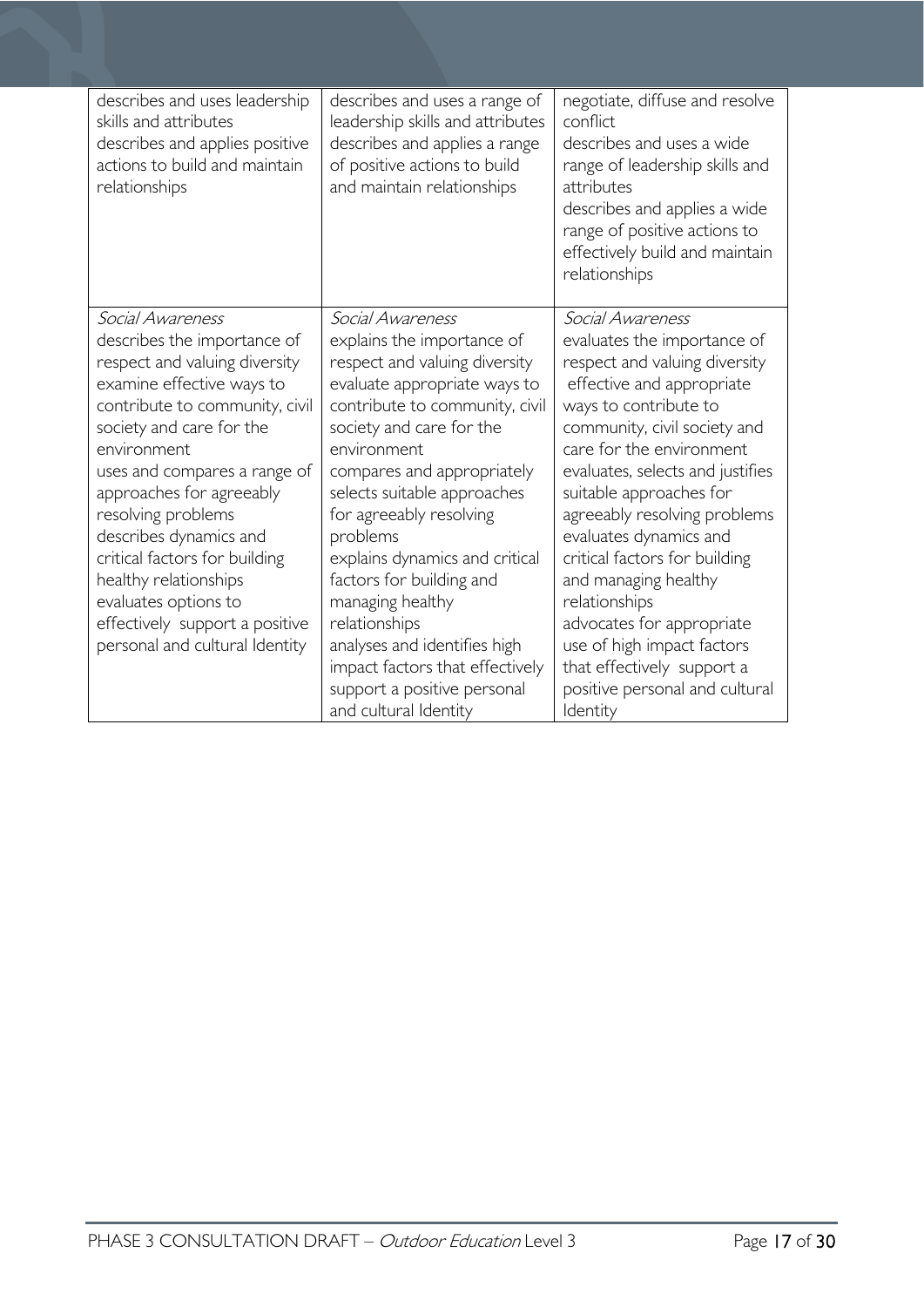Criterion 2: use a range of specialised skills, terms, techniques and related safety practices in a variety of Outdoor Education activities

This criterion is only internally assessed.

| Rating C                                                                                                                                   | Rating B                                                                                                                                   | Rating A                                                                                                                                   |
|--------------------------------------------------------------------------------------------------------------------------------------------|--------------------------------------------------------------------------------------------------------------------------------------------|--------------------------------------------------------------------------------------------------------------------------------------------|
| consistently select, perform<br>and refine a wide range of<br>intermediate skills across<br>various outdoor activities                     | select, perform and refine a<br>wide range of intermediate<br>and advanced skills across<br>various outdoor activities                     | consistently select, perform<br>and refine a wide range of<br>intermediate and advanced<br>skills across various outdoor<br>activities     |
| explain, integrate and use a<br>wide range of specialised<br>outdoor activity skills, terms,<br>techniques and related safety<br>practices | examine, integrate and use a<br>wide range of specialised<br>outdoor activity skills, terms,<br>techniques and related safety<br>practices | analyse, integrate and use a<br>wide range of specialised<br>outdoor activity skills, terms,<br>techniques and related safety<br>practices |
| explain, select and perform a<br>range of intermediate and<br>advanced outdoor living skills                                               | compare, select and perform<br>a wide range of intermediate<br>and advanced outdoor living<br>skills                                       | analyse, select, perform and<br>refine a wide range of<br>intermediate and advanced<br>outdoor living skills                               |
| recognise and review<br>responses to a range of<br>typical and unfamiliar<br>outdoor activity challenges<br>and situations.                | relate and evaluate responses<br>to a range of typical and<br>unfamiliar outdoor activity<br>challenges and situations.                    | evaluate and compare<br>responses to a range of<br>typical and unfamiliar<br>outdoor activity challenges<br>and situations.                |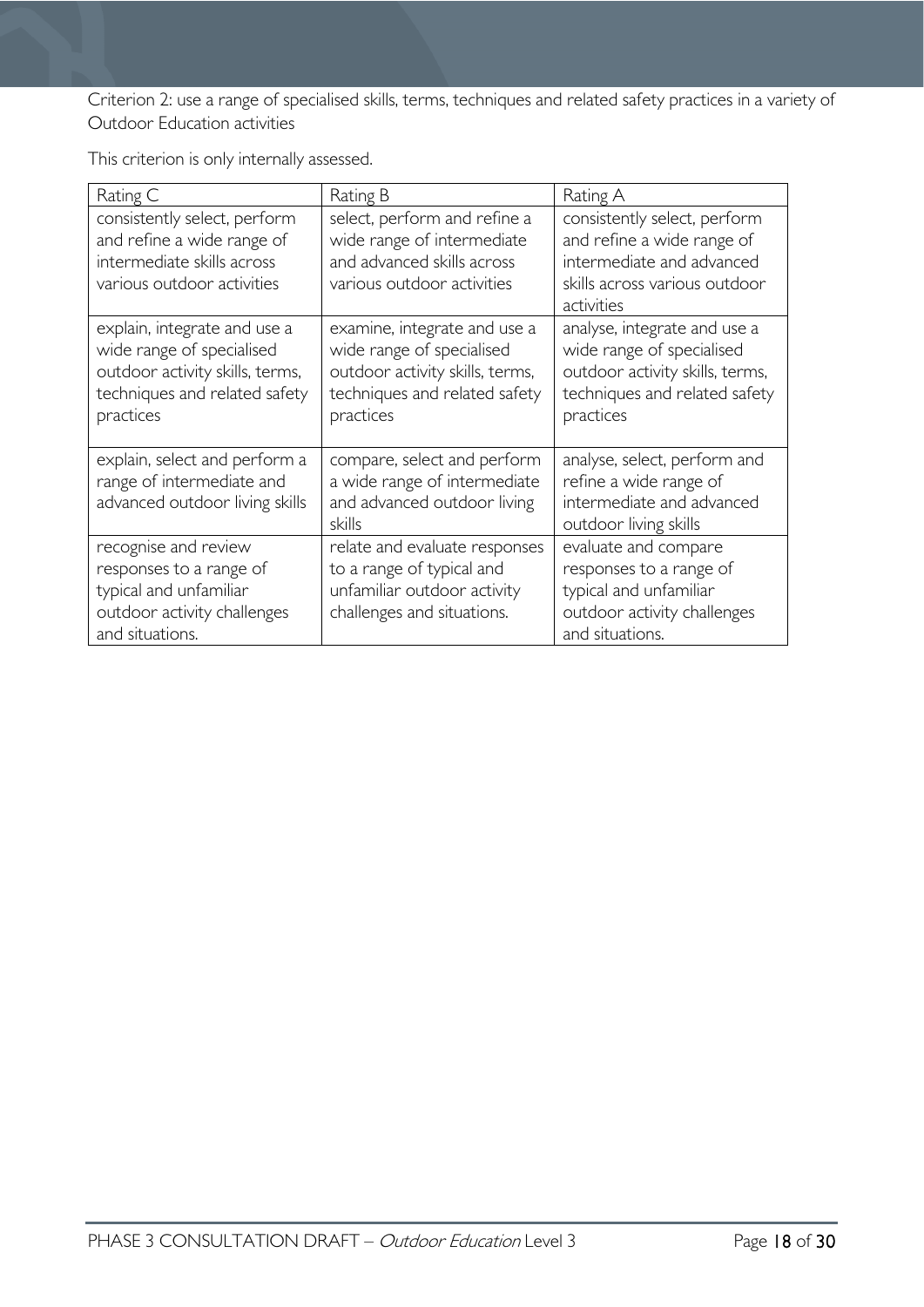Criterion 3: communicate purposefully and appropriately

This criterion is only internally assessed.

| Rating C                                                                                                                                                                                                  | Rating B                                                                                                                                                                                                                                                   | Rating A                                                                                                                                                                                                                                                                                                 |
|-----------------------------------------------------------------------------------------------------------------------------------------------------------------------------------------------------------|------------------------------------------------------------------------------------------------------------------------------------------------------------------------------------------------------------------------------------------------------------|----------------------------------------------------------------------------------------------------------------------------------------------------------------------------------------------------------------------------------------------------------------------------------------------------------|
| effectively conveys meaning<br>of and about a range of<br>outdoor education issues and<br>influences Demonstrates the<br>ability to advocate for<br>positive personal, family, and<br>community outcomes. | effectively conveys meaning<br>of and about a wide range of<br>outdoor education issues and<br>influences Demonstrates<br>understanding of key factors<br>and perspectives when<br>advocating for positive<br>personal, family, and<br>community outcomes. | effectively and fluently<br>conveys meaning of and<br>about a wide range of<br>outdoor education issues and<br>influences Demonstrates<br>understanding of<br>relationships between<br>multiple factors and<br>perspectives when advocating<br>for positive personal, family,<br>and community outcomes. |
| effectively selects and uses a<br>range of situationally<br>appropriate communication<br>modes                                                                                                            | effectively interprets and<br>responds to familiar contexts<br>by using a wide range of<br>communication modes                                                                                                                                             | effectively interprets and<br>responds to familiar and<br>unfamiliar contexts by using a<br>wide range of communication<br>modes                                                                                                                                                                         |
| consistently and correctly<br>uses a wide range of<br>accepted outdoor recreation<br>industry communication<br>practices and conventions<br>correctly and appropriately<br>uses a range of range of       | effectively and accurately<br>uses a wide range of<br>accepted outdoor recreation<br>industry communication<br>practices and conventions<br>correctly and appropriately<br>uses a wide range of outdoor                                                    | fluently and efficiently uses a<br>wide range of accepted<br>outdoor recreation industry<br>communication practices and<br>conventions<br>correctly and consistently<br>integrates a wide range of                                                                                                       |
| outdoor education specific<br>and specialist terminology                                                                                                                                                  | education specific and<br>specialist terminology                                                                                                                                                                                                           | outdoor education specific<br>and specialist terminology                                                                                                                                                                                                                                                 |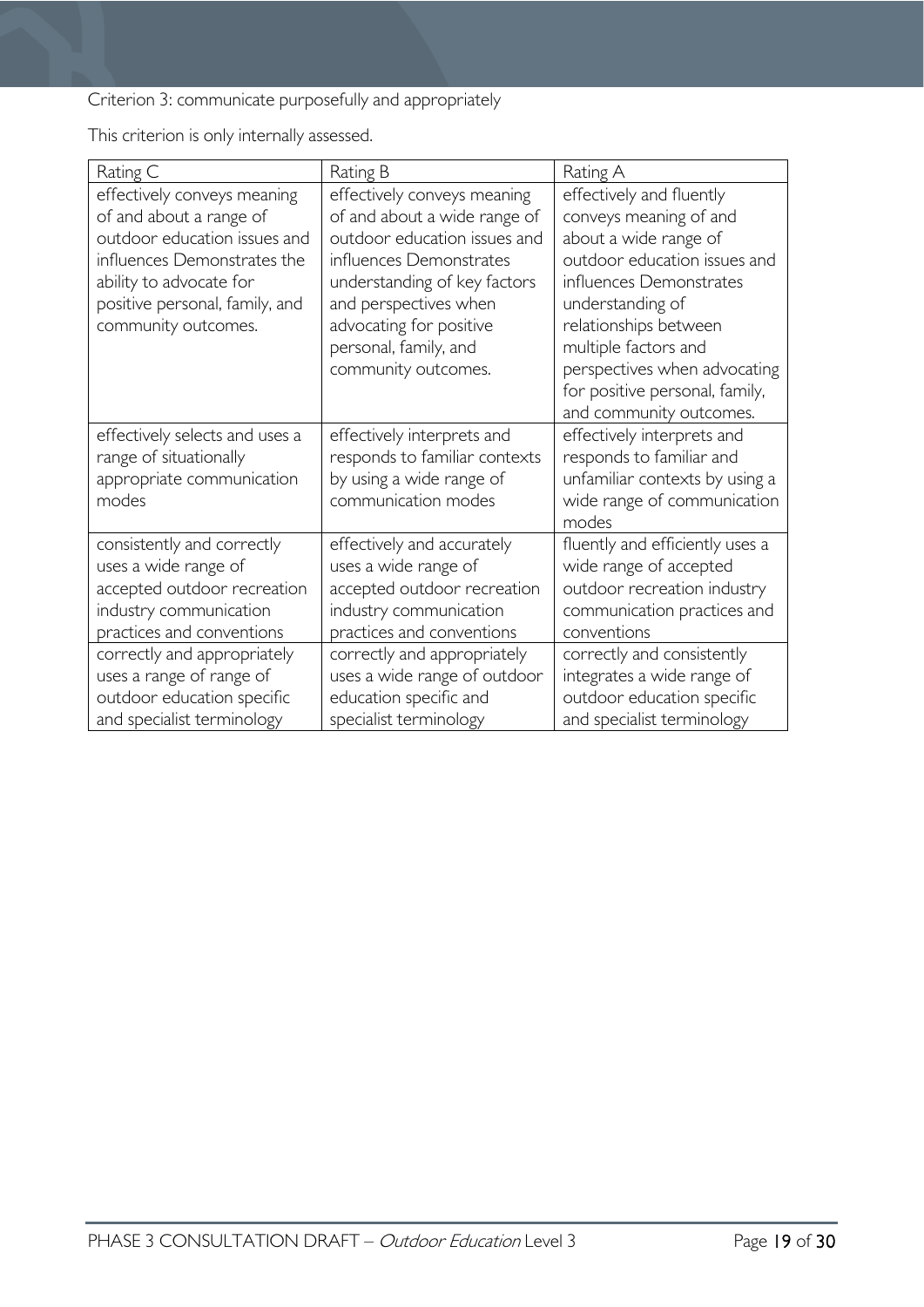Criterion 4\*: explain how outdoor experiences and industry best practice contribute to healthy individuals, communities and environments\*

| Rating C                          | Rating B                          | Rating A                          |
|-----------------------------------|-----------------------------------|-----------------------------------|
| research and explain how          | research and analyse how          | research and evaluate how         |
| outdoor experiences, living       | outdoor experiences, living       | outdoor experiences, living       |
| skills and industry best          | skills and industry best          | skills and industry best          |
| practice contribute towards       | practice contribute towards       | practice contribute towards       |
| healthy individuals,              | healthy individuals,              | healthy individuals,              |
| communities and                   | communities and                   | communities and                   |
| environments                      | environments                      | environments                      |
| analyse how making                | summarize how making              | evaluate how making               |
| connections with others, the      | connections with others, the      | connections with others, the      |
| community and environment         | community and environment         | community and environment         |
| integrate with key aspects of     | integrate with key aspects of     | integrate with key aspects of     |
| physical and health literacy      | physical and health literacy      | physical and health literacy      |
| critical for our wellbeing        | critical for our wellbeing        | critical for our wellbeing        |
| recognise and demonstrate         | describe and demonstrate          | describe and consistently         |
| use of personal and outdoor       | use of personal and outdoor       | demonstrate use of personal       |
| activity goals to inform          | activity goals to inform and      | and outdoor activity goals to     |
| effective organisational,         | refine effective organisational,  | inform consistently effective     |
| planning and review practices     | planning and review practices     | organisational, planning and      |
|                                   |                                   | review practices                  |
|                                   | select, use and refine a range    | select, use and refine a range    |
| select, use and refine a range    | of inquiry, problem solving       | of inquiry, problem solving       |
| of inquiry, problem solving       | and reflective thinking skills to | and reflective thinking skills to |
| and reflective thinking skills to | analyse health impacts of         | evaluate health impacts of        |
| examine health impacts of         | outdoor recreation activities.    | outdoor recreation activities.    |
| outdoor recreation activities.    |                                   |                                   |

This criterion is both internally and externally assessed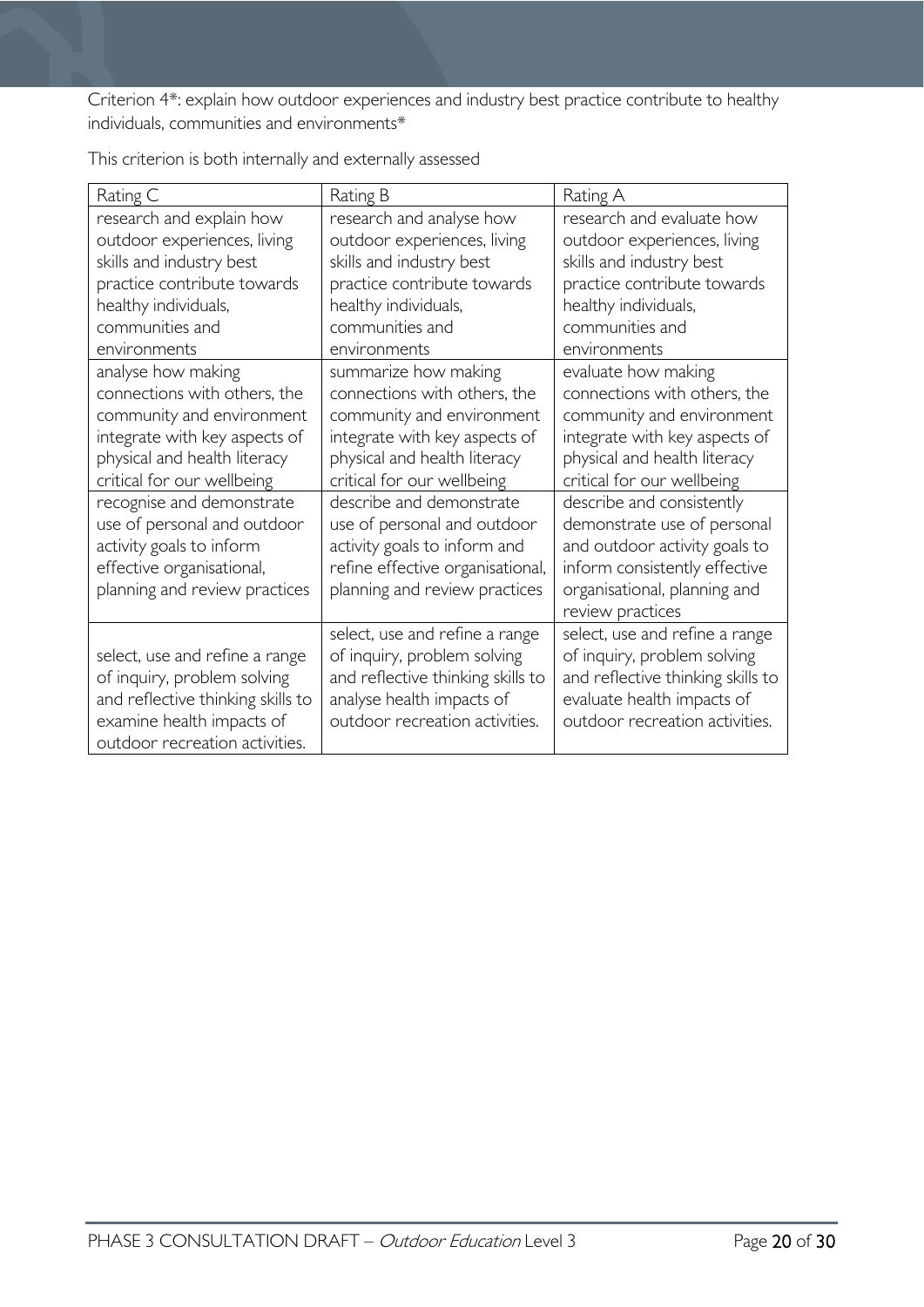Criterion 5\*: demonstrate understanding of group roles, attributes, dynamics and positive outdoor leadership practices\*

| Rating C                       | Rating B                         | Rating A                       |
|--------------------------------|----------------------------------|--------------------------------|
| use and compare                | use and evaluate                 | use and critically analyse     |
| contemporary leadership        | contemporary leadership          | contemporary leadership        |
| theories applied to outdoor    | theories applied to outdoor      | theories applied to outdoor    |
| leadership practices           | leadership practices             | leadership practices           |
| describe and compare a         | evaluate and compare a wide      | analyse and explain a wide     |
| range of leadership profiles,  | range of leadership profiles,    | range of leadership profiles,  |
| characteristics and attributes | characteristics and attributes   | characteristics and attributes |
| explain how situations, roles, | evaluate how situations, roles,  | analyse how situations, roles, |
| settings and profiles interact | settings and profiles interact   | settings and profiles interact |
| to influence group dynamics    | to influence group dynamics      | to influence group dynamics    |
| fulfil a range of roles,       | consistently fulfil a range of   | consistently and competently   |
| responsibilities. Select, use  | roles, responsibilities. Select, | fulfil a wide range of roles,  |
| and reflect on actions         | use and evaluate actions         | responsibilities. Select, use  |
| intended to positively         | intended to positively           | and analyse impacts of actions |
| influence a group.             | influence a group.               | intended to positively         |
|                                |                                  | influence a group.             |

This criterion is both internally and externally assessed

Criterion 6\*: describe and apply an understanding of ecological literacy concepts (including conservation, sustainable practice and connection to natural environment)\*

This criterion is both internally and externally assessed

| Rating C                      | Rating B                      | Rating A                      |
|-------------------------------|-------------------------------|-------------------------------|
| review and evaluate           | evaluate and describe         | analyse and explain           |
| conservation-based practices, | connections between           | connections between           |
| issues and principles         | conservation-based practices, | conservation-based practices, |
|                               | issues and principles         | issues and principles         |
| compare and select a range    | evaluate and explain a range  | analyse and review a range of |
| of ecologically sustainable   | of ecologically sustainable   | ecologically sustainable      |
| practices matched to the      | practices matched to the      | practices matched to the      |
| demands of various settings   | demands of various settings   | demands of various settings   |
| and contexts                  | and contexts                  | and contexts                  |
| investigate and compare a     | investigate and evaluate a    | investigate and analyse a     |
| range of contemporary         | range of contemporary         | range of contemporary         |
| ecological issues impacting   | ecological issues impacting   | ecological issues impacting   |
| outdoor profession            | outdoor profession            | outdoor profession            |
| compare perspectives and      | evaluate and compare          | analyse and explain           |
| explain ways in which people  | perspectives and ways in      | perspectives and ways in      |
| experience and relate to the  | which people experience and   | which people experience and   |
| natural environment.          | relate to the natural         | relate to the natural         |
|                               | environment.                  | environment.                  |
|                               |                               |                               |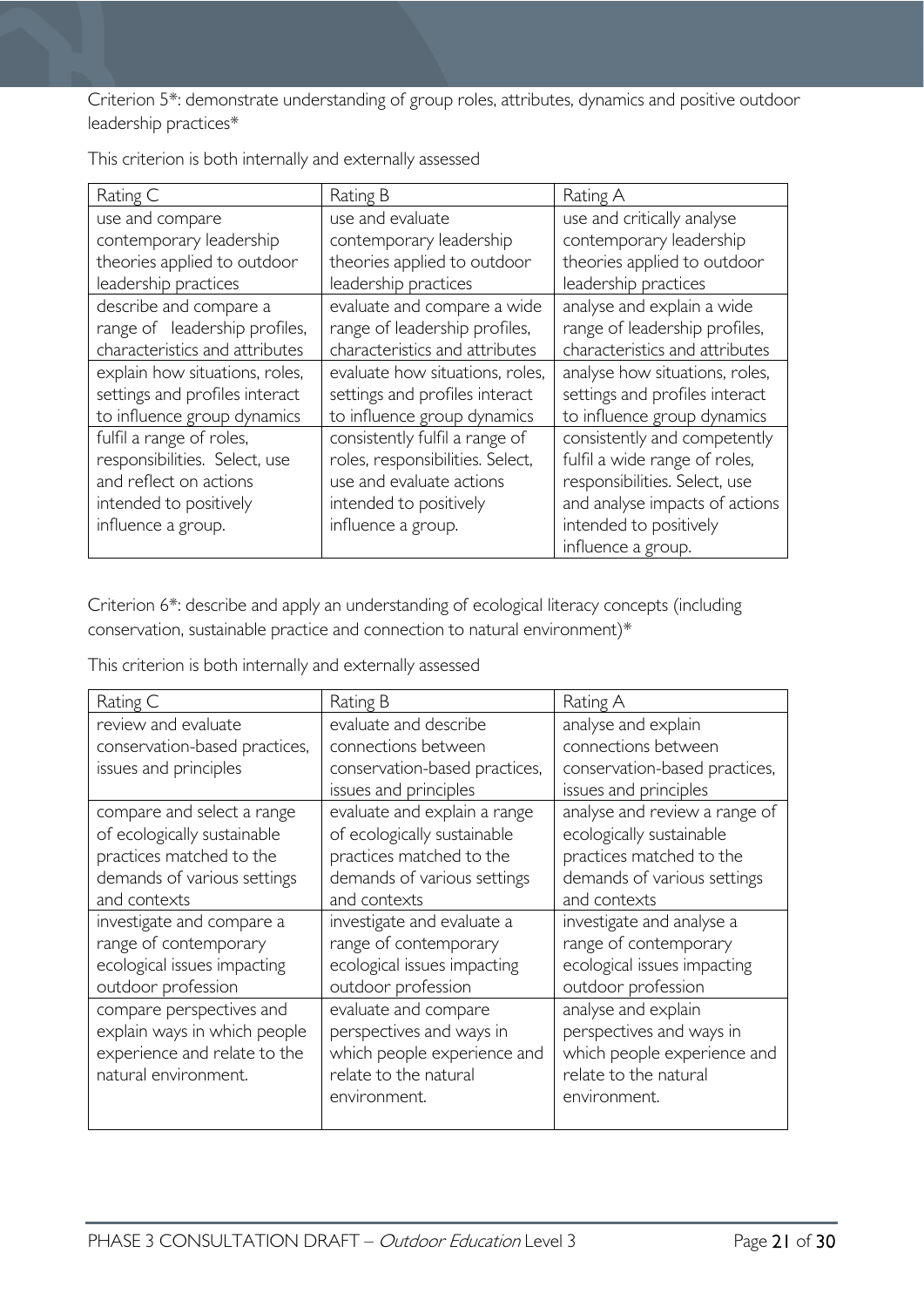# <span id="page-21-0"></span>Quality Assurance

• This will be determined by TASC at time of accreditation.

# <span id="page-21-1"></span>Qualifications and Award Requirements

The final award will be determined by the Office of Tasmanian Assessment, Standards and Certification from the 9 ratings (6 ratings from the internal assessment and 3 ratings from the external assessment).

The minimum requirements for an award in *Outdoor Education* Level 3 are as follows:

EXCEPTIONAL ACHIEVEMENT (EA) 8'A' ratings, 1 'B' rating (2 'A' ratings, 1 'B' rating from external assessment)

HIGH ACHIEVEMENT (HA) 4 'A' ratings, 4 'B' ratings, 1 'C' ratings (1 'A' rating, 1 'B' rating and 1 'C' rating from external assessment)

COMMENDABLE ACHIEVEMENT (CA) 4 'B' ratings, 4 'C' ratings (1 'B' ratings, 2 'C' ratings from external assessment)

SATISFACTORY ACHIEVEMENT (SA) 7 'C' ratings (2 'C' ratings from external assessment)

PRELIMINARY ACHIEVEMENT (PA)

5 'C' ratings

A learner who otherwise achieves the ratings for a CA (Commendable Achievement) or SA (Satisfactory Achievement) award but who fails to show any evidence of achievement in one or more criteria ('z' notation) will be issued with a PA (Preliminary Achievement) award.

# <span id="page-21-2"></span>Course Evaluation

• This will be confirmed by time of accreditation.

# <span id="page-21-3"></span>Course Developer

This course has been developed by the Department of Education's Years 9 to 12 Learning Unit in collaboration with Catholic Education Tasmania and Independent Schools Tasmania.

# <span id="page-21-4"></span>Accreditation and Version History

• Details to be determined by TASC at time of accreditation.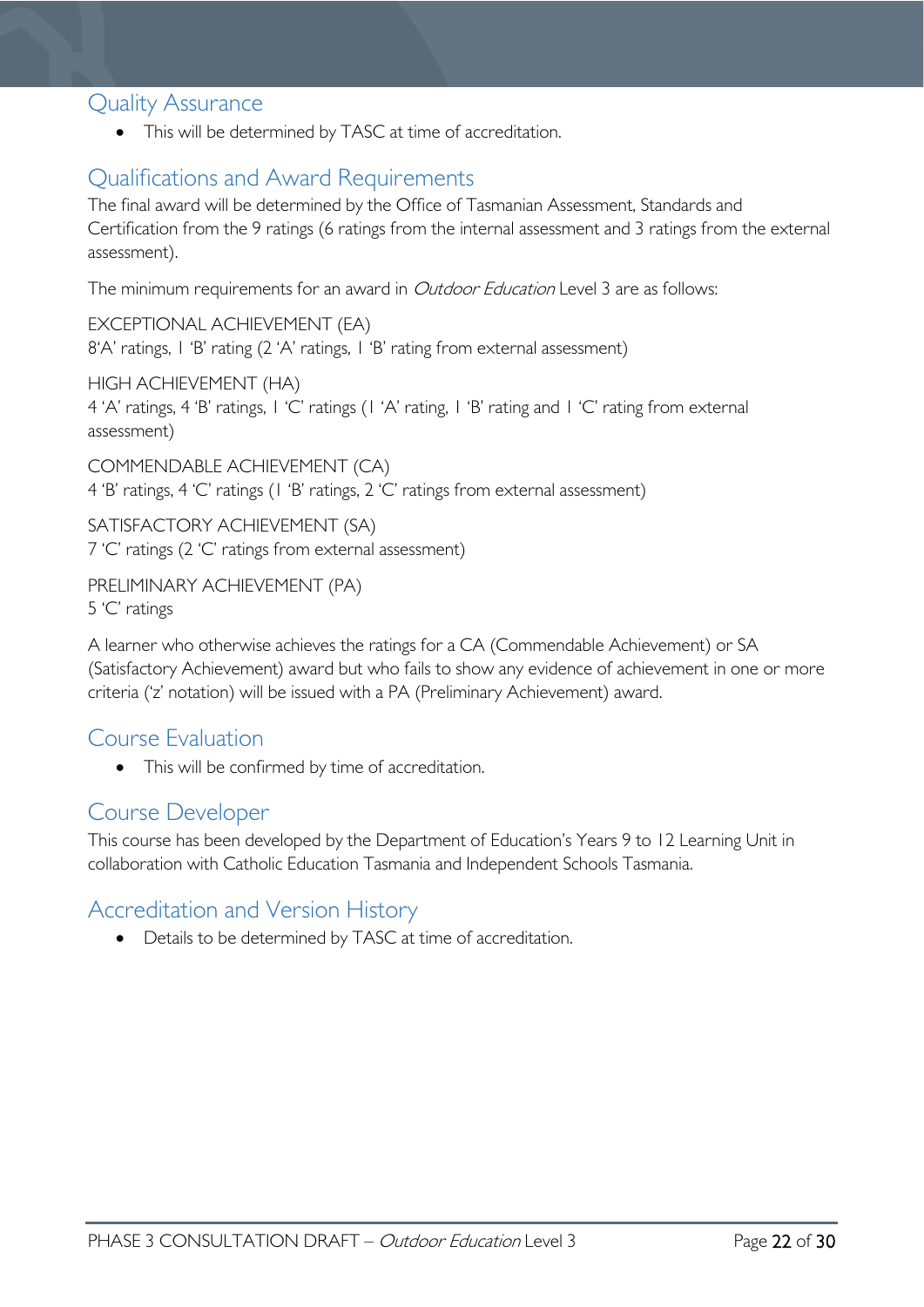# Appendix 1 - Line of Sight



<span id="page-22-0"></span>

| Learning Outcomes                                | Course         | Work                            | Criteria       | Standards      | General                      |
|--------------------------------------------------|----------------|---------------------------------|----------------|----------------|------------------------------|
|                                                  | Content        | Requirements                    |                |                | Capabilities (GC)            |
| Demonstrate personal and social capability.      |                | Module 1, 2, 3   Module 1, 2, 3 | C <sub>1</sub> | $E$ 1, 2, 3, 4 | GC:                          |
|                                                  |                |                                 |                |                | 挙                            |
| Select and apply outdoor knowledge and skills.   | Module 1, 2, 3 | Module 1, 2, 3                  | C <sub>2</sub> | $E$ 1, 2, 3, 4 | GC:                          |
|                                                  |                |                                 |                |                | 国家哈辛                         |
|                                                  |                |                                 |                |                | ₩<br>$\mathbf{c}_\mathbf{D}$ |
| 3.<br>Communicate effectively.                   | Module 1, 2, 3 | Module 1, 2, 3                  | C <sub>3</sub> | $E$ 1, 2, 3, 4 | GC:                          |
|                                                  |                |                                 |                |                | 国家的参                         |
|                                                  |                |                                 |                |                | ∵<br>$\mathbf{c}_\mathbf{0}$ |
| Engage and reflect on outdoor experiences.<br>4. | Module         | Module                          | C <sub>4</sub> | $E$ 1, 2, 3, 4 | GC:                          |
|                                                  |                |                                 |                |                | 国民民参                         |
|                                                  |                |                                 |                |                |                              |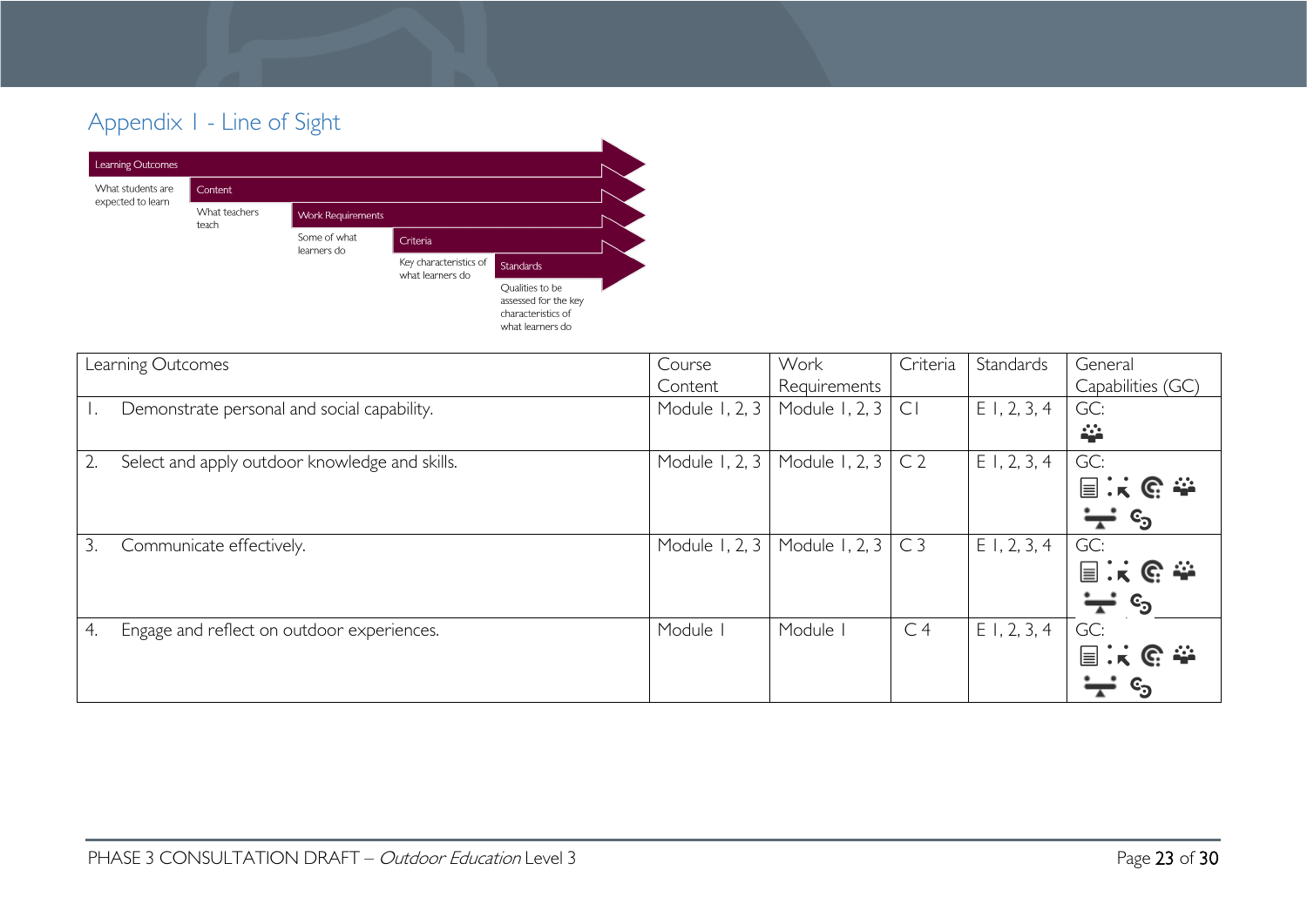|    | Evaluate group dynamics and leadership.         | Module 2 | Module 2 | $\overline{\phantom{0}}$ | $E$ 1, 2, 3, 4 | GC:            |
|----|-------------------------------------------------|----------|----------|--------------------------|----------------|----------------|
|    |                                                 |          |          |                          |                | 国兴区泰           |
|    |                                                 |          |          |                          |                | $\mathbb{c}_2$ |
| 6. | Assess and employ ecological literacy concepts. | Module 3 | Module 3 | 6                        | C1, 2, 3, 4,   | GC:            |
|    |                                                 |          |          |                          | 5, 6           | 国民民泰           |
|    |                                                 |          |          |                          |                |                |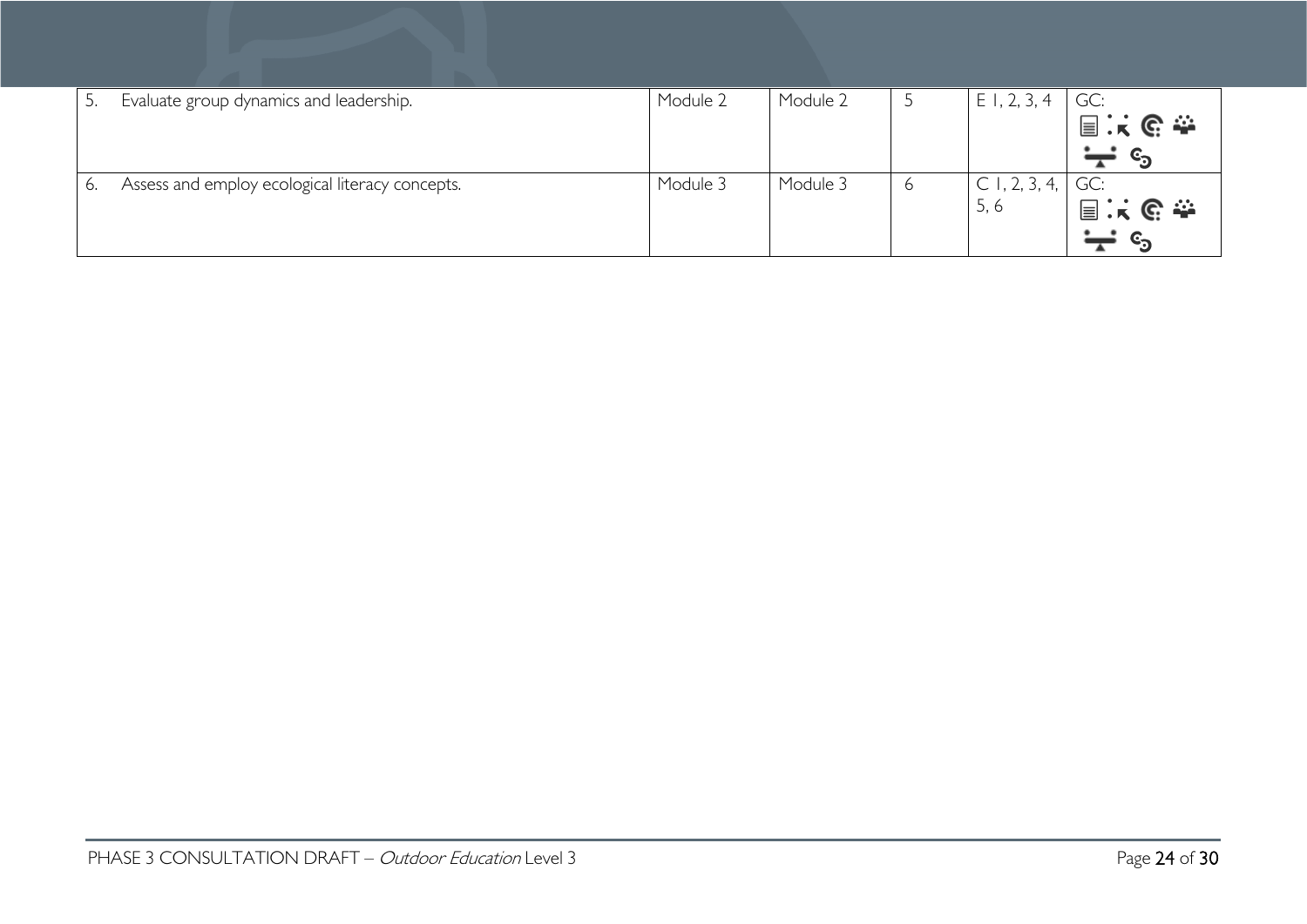# <span id="page-24-0"></span>Appendix 2 - Alignment to Curriculum Frameworks

There are no statements of national standards or frameworks relevant to this course.

# <span id="page-24-1"></span>Appendix 3 - Work Requirements

# <span id="page-24-2"></span>Module 1 Work Requirements Specifications

Focus Area: Professional Studies

Title of Work Requirement: Outdoor Experiences 3

Mode /Format: Reflective Journal

## Learning Outcomes: 1,2,3,4

Description: The Reflective Journal will feature personal observations, connections and responses to practical activity sessions along with periodic review and summaries. Teacher review and feedback would typically follow a regular 4-6 week cycle. Providers and learners will have agency in deciding on the products and mechanisms used to gather, store and share the recorded information. Size: 2-3 hours

## Timing:

Learners should spend 10-15 minutes on reflection and recording after each session. A final more rigorous review preceded by class debriefing and review discussion at the end of the unit would be expected.

External agencies: Some experiences may involve external agencies and/or venues Relevant Criterion/criteria: Criteria 1,2,3,4.

### Focus Area: Professional Studies

Title of Work Requirement: Collaborative Outdoor Leadership Project - Plan/Lead/Review Mode /Format: Multimodal presentation

Learning Outcomes: 1,2,3,4

Description: The Collaborative Outdoor Leadership Project will involve group preparation, implementation and presentation of post event reflection and review. The final product mode of presentation will be chosen by learners but must be digitally recorded and stored in the Folio. Providers and learners will have agency in deciding on the tools and mechanisms used to gather, store and share the recorded information.

## Size: 4-6 hours

Timing: Culminating task for the Planning Outdoor Activities 3 Unit

External agencies: Some activities may need to involve external agencies and/or venues Relevant Criterion/criteria: Criteria 1,2,3,4.

Focus Area: Professional Studies

Title of Work Requirement: Digital folio/essay

Mode /Format: Multimodal presentation

Learning Outcomes: 1,2,3,4

Description: Learners will regularly record progress and milestones in mastery in their specialist activity by using a suitable combination of multimodal approaches – eg. record images, action video, blog style records, text based journal. These materials will be the basis for producing and sharing an end of unit digital folio/essay presentation demonstrating evidence of development and capability in the chosen activity. Providers and learners will have agency in deciding on the tools and mechanisms used to gather, store and share the recorded information.

Size: 2-4 hours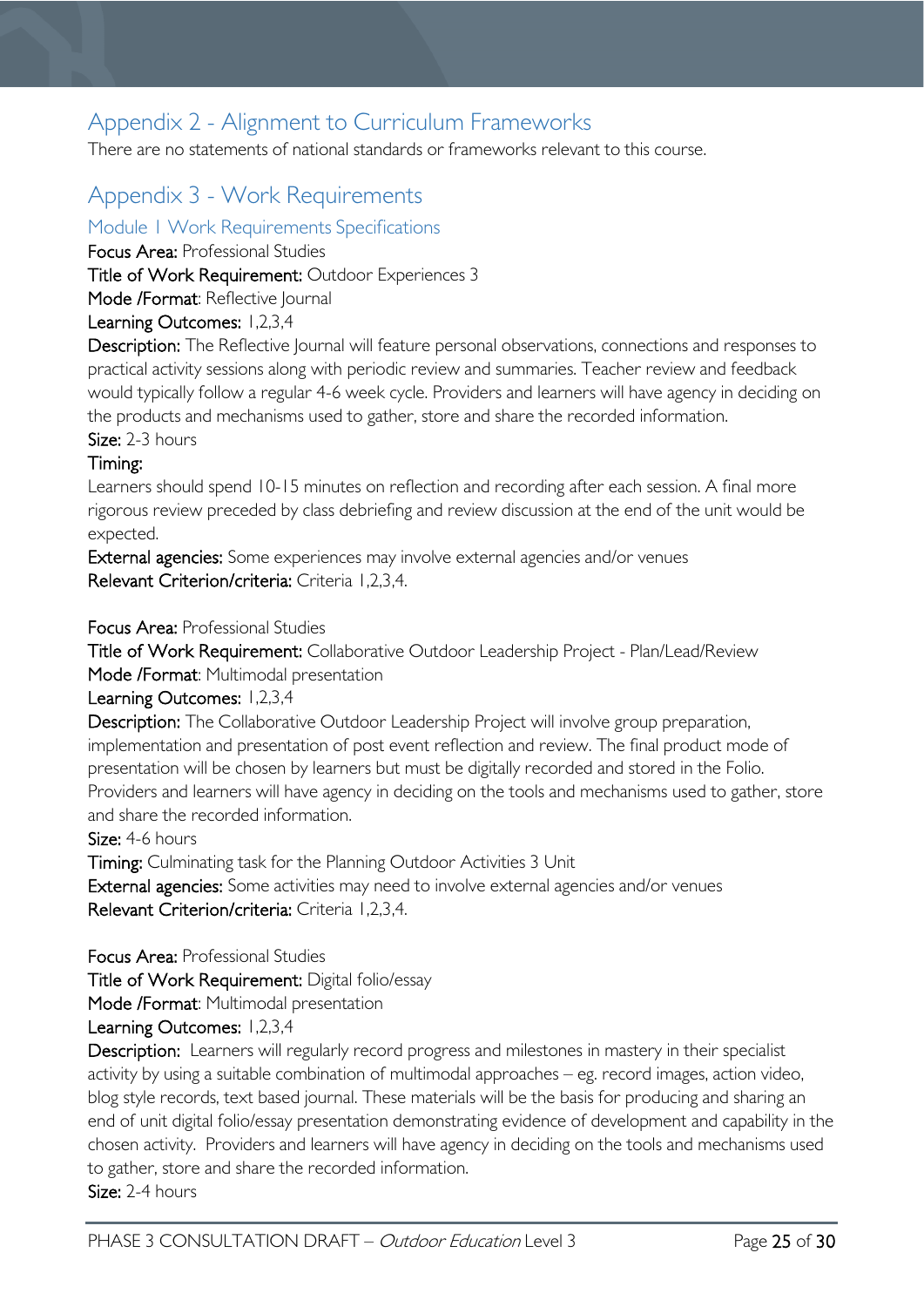Timing: Culminating task for the Outdoor Specialisation 3A Unit External agencies: Some activities may need to involve external agencies and/or venues Relevant Criterion/criteria: Criteria 1,2,3,4.

# <span id="page-25-0"></span>Module 2 Work Requirements Specifications

Focus Area: Professional Studies Title of Work Requirement: Comparative Review Scenario Mode /Format: Multimodal presentation Learning Outcomes: 1,2,3,5 Description: Learners undertake a comparative review of three theories applied to a provided

scenario, addressing advantages, disadvantages, implications, and justification for a recommended approach. Providers and learners will have agency in deciding on the tools and mechanisms used to gather, store and share the recorded information.

Size: 4-6 hours

Timing: Following suitable content coverage within the Outdoor Specialisation 3A Unit External agencies: This task should not require interaction with external agencies or venues Relevant Criterion/criteria: Criteria 1,2,3,5.

Focus Area: Professional Studies

Title of Work Requirement: Individual Outdoor Leadership Project

Mode /Format: Reflective Report

Learning Outcomes: 1,2,3,5

Description: The Individual Outdoor Leadership Project will involve preparation, implementation and post event reflection and review. Learners will individually plan, conduct, lead and report on an adventure activity. The final product mode of presentation will be chosen by learners but must be digitally recorded and stored in the Folio. Providers and learners will have agency in deciding on the tools and mechanisms used to gather, store and share the recorded information.

Size: 6-8 hours

Timing: Major task featuring late in the Group Leadership 3 Unit

External agencies: Some activities may need to involve external agencies and/or venues Relevant Criterion/criteria: Criteria 1,2,3,5.

# <span id="page-25-1"></span>Module 3 Work Requirements Specifications

Focus Area: Professional Studies

Title of Work Requirement: Case Study and Investigation

Mode /Format: Resolved product - presentation

Learning Outcomes: 1,2,3,6

Description: Providers and learners will have agency in deciding on the tools and mechanisms used to gather, store, record and share the final product.

This task has two parts.

Part One – short individual case study investigation and report (WR Pt 1) on a State/National/Global topic or emerging issue threatening the sustainability of an outdoor recreation venue, activity or group of activities

Part Two - undertake critical thinking and collaboration to produce and share an industry aligned design solution to approach the challenge of building and keeping outdoor recreation activities both accessible and sustainable

Size: 4-6 hours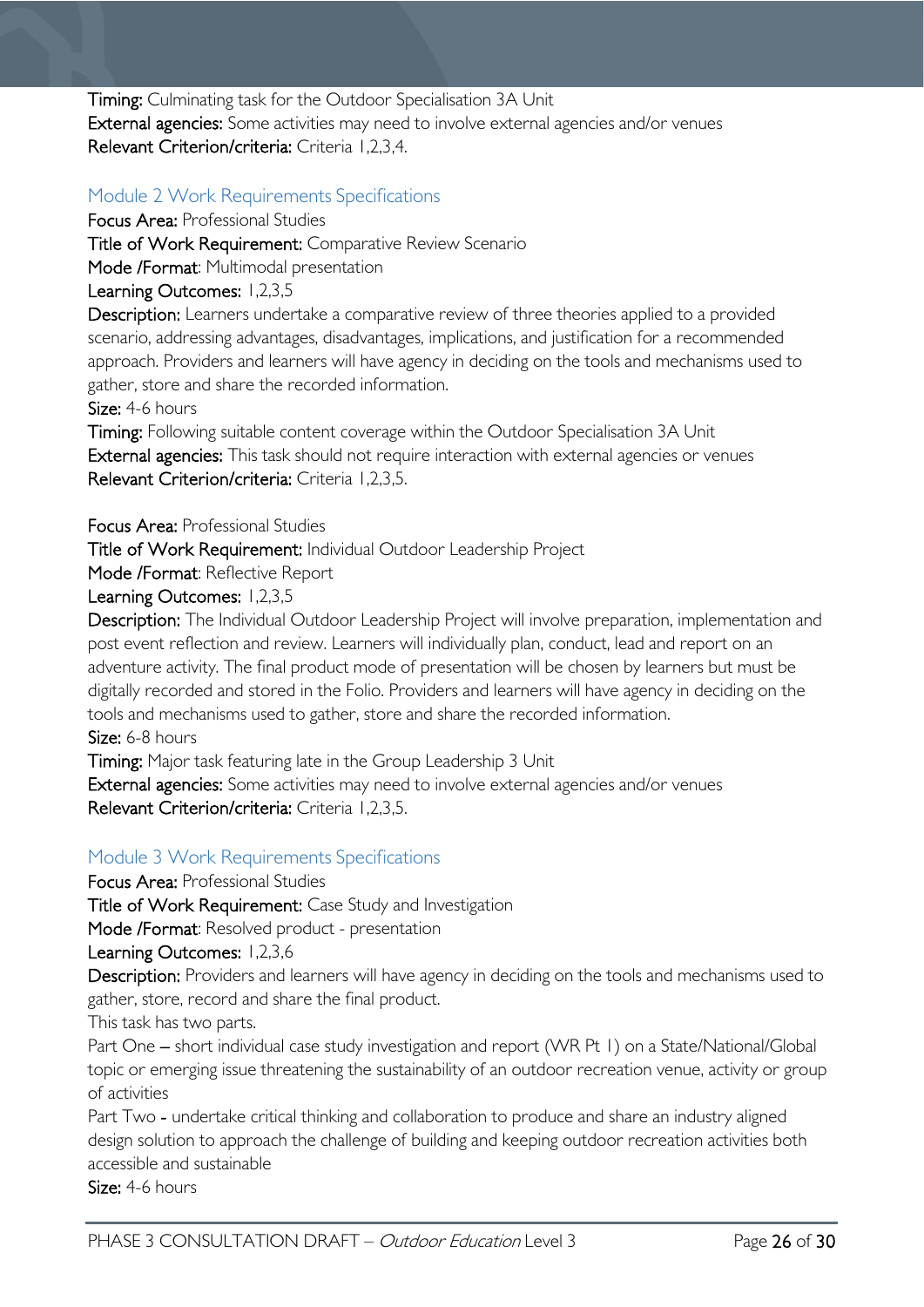Timing: Culmination of Humans, Nature and Sustainability 3 unit External agencies: This task may need to involve external agencies and/or venues Relevant Criterion/criteria: Criteria 1,2,3,6.

Focus Area: Professional Studies Title of Work Requirement: Inquiry Based Group Project Mode /Format: Presentation mode to be determined by learners Learning Outcomes: 1,2,3,6 Description: Learners will conduct a small group inquiry and produce a summary report and model. For an area or sector of outdoor recreation based ecotourism review trends and opportunities, professional standards and sustainability practices, and research based projections to produce a group product depicting a future vision and development model. Size: 3-4 hours Timing: Culmination of Outdoor Recreation and Ecotourism Industry 3 unit External agencies: This task may involve liaison with specific external agencies and/or venues Relevant Criterion/criteria: Criteria 1,2,3,6.

Focus Area: Professional Studies

Title of Work Requirement: Industry Connection

Mode /Format: Exhibition

Learning Outcomes: 1,2,3,6

Description: Learners will use their specialist activity from either unit [Outdoor Specialisation 3A or 3B] as the basis to explore existing and potential related industry pathways and connections. For the activity they have chosen learners must review current and potential industry connections, trends, issues and opportunities for professional development pathways and vocational roles considering local, national and global perspectives. They are to share their findings using an exhibition style format.

# <span id="page-26-0"></span>Appendix 4 – General Capabilities and Cross-Curriculum Priorities

Learning across the curriculum content, including the cross-curriculum priorities and general capabilities, assists students to achieve the broad learning outcomes defined in the Alice Springs (Mparntwe) Education Declaration (December 2019).

General Capabilities:

The general capabilities play a significant role in the Australian Curriculum in equipping young Australians to live and work successfully in the twenty-first century.

In the Australian Curriculum, capability encompasses knowledge, skills, behaviours and dispositions. Students develop capability when they apply knowledge and skills confidently, effectively and appropriately in complex and changing circumstances, in their learning at school and in their lives outside school.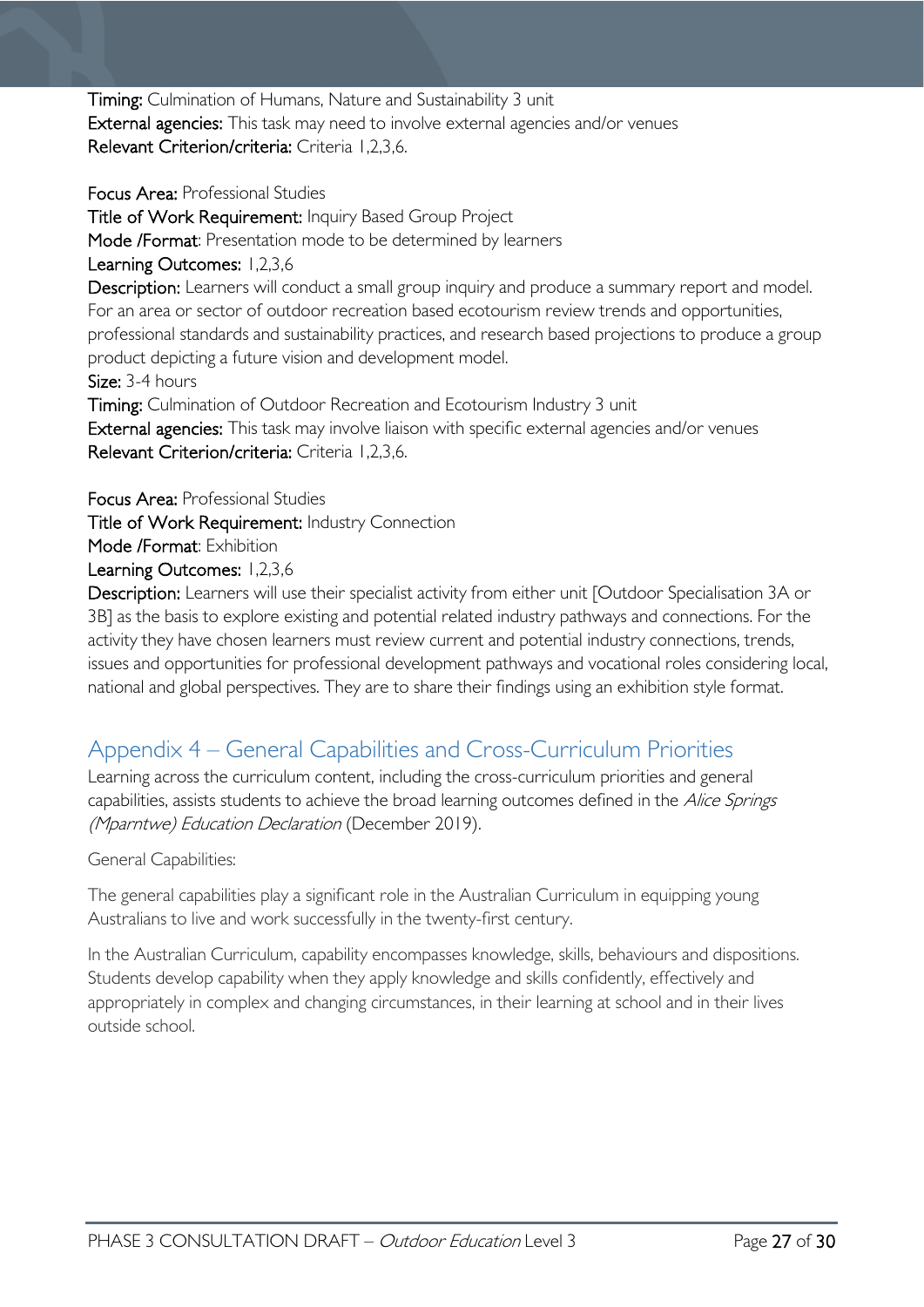The general capabilities include:

- Critical and creative thinking  $\mathbb{C}$
- Ethical understanding  $\div$
- Information and communication technology capability  $\cdot \star$
- Intercultural understanding  $\epsilon_3$
- Literacy  $\blacksquare$
- Numeracy
- Personal and social capability  $\ddot{\ddot{\bullet}}$

### Cross-Curriculum Priorities:

Cross-curriculum priorities enable students to develop understanding about and address the contemporary issues they face, for their own benefit and for the benefit of Australia as a whole. The priorities provide national, regional and global dimensions which will enrich the curriculum through development of considered and focused content that fits naturally within learning areas. Incorporation of the priorities will encourage conversations between students, teachers and the wider community.

The cross-curriculum priorities include:

- Aboriginal and Torres Strait Islander Histories and Cultures  $\mathcal$
- Asia and Australia's Engagement with Asia **AA**
- Sustainability  $\triangleleft$

# <span id="page-27-0"></span>Appendix 5 – Glossary

o A central glossary will be added to the final draft of the course for consultation.

# <span id="page-27-1"></span>Appendix 6 - Outdoor Education: Guidelines for Practical Activities

General advice:

- In the initial stage of planning for learners to undertake any outdoor recreation activity, particularly those occurring off-campus, providers must check the most recent information on safety and best practice as outlined in the Outdoor Council of Australia - Australian Adventure Activity Standard and associated Good Practice Guides – refer: [https://australianaas.org.au//](https://australianaas.org.au/)
- Providers must also check the requirements of their sector  $-$  eg. DoE providers must ensure that they follow the [Procedures for Planning Off Campus Activities](https://tasedu.sharepoint.com/sites/intranet/Document%20Centre/Procedures-for-Planning-Off-Campus-Activities.PDF)

## <span id="page-27-2"></span>Recommended Outdoor Activities List (draft version)

| <b>Activity Category</b> | Level $1,2$ , and $3$<br>Recommended<br>Activities                                | Level 2 and 3<br>could also consider | Level 3 only<br>could also consider |
|--------------------------|-----------------------------------------------------------------------------------|--------------------------------------|-------------------------------------|
| Boating and Sailing      | dinghy and catamaran<br>sailing<br>board sailing<br>keel boats and multi<br>hull. | stand up boarding                    |                                     |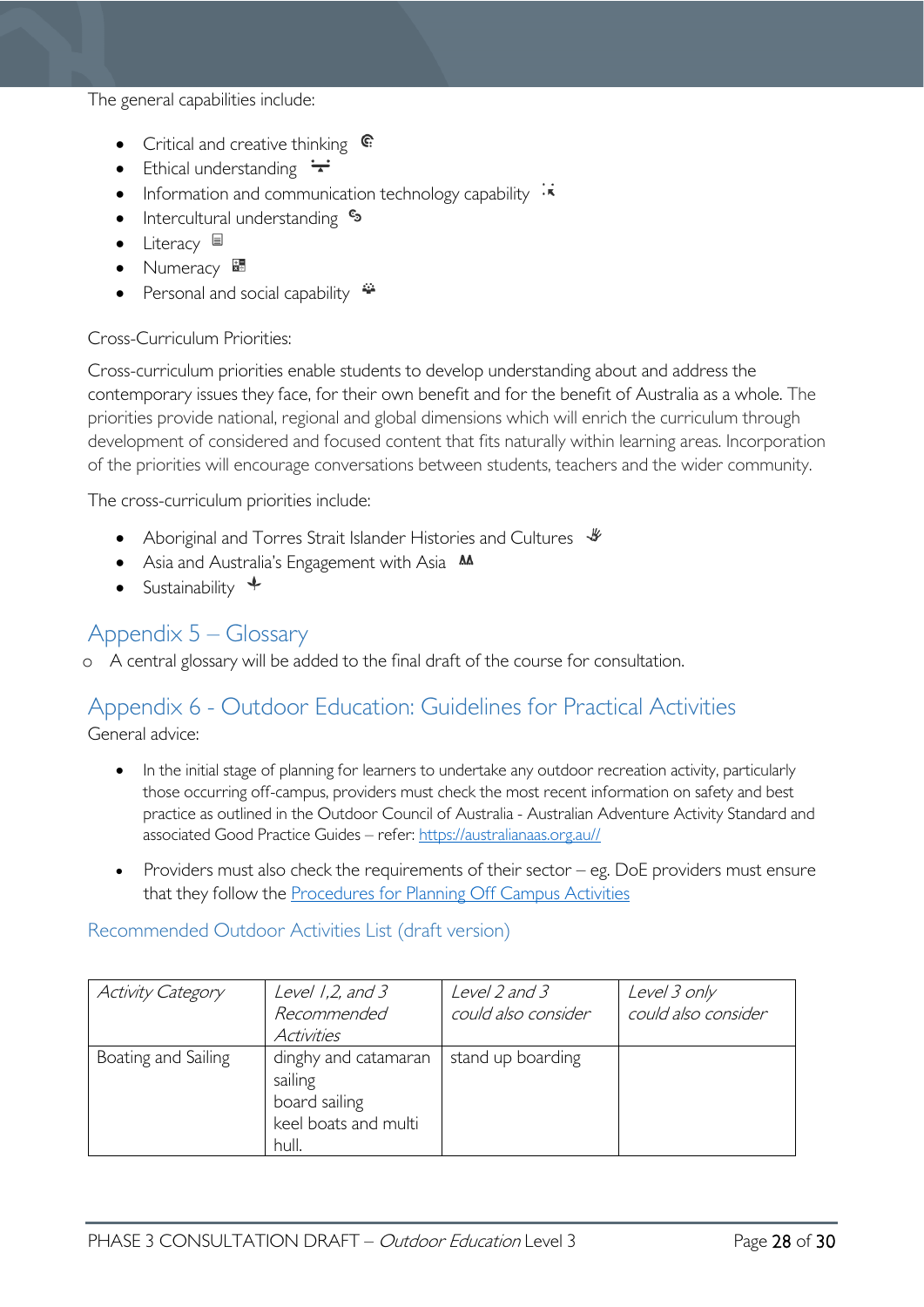| <b>Activity Category</b> | Level 1,2, and 3        | Level 2 and 3          | Level 3 only        |
|--------------------------|-------------------------|------------------------|---------------------|
|                          | Recommended             | could also consider    | could also consider |
|                          | Activities              |                        |                     |
| Bushwalking              | short and day coastal   | day coastal walks      |                     |
|                          | walks                   | (including             |                     |
|                          | short or day alpine     | coasteneering)         |                     |
|                          | walks.                  | day winter walks       |                     |
| Camping                  | residential and base    | coastal camps          |                     |
|                          | camps                   | alpine camping         |                     |
|                          | overnight camps.        | snow camping           |                     |
| Enclosed and coastal     | stand up paddleboard    | day sea kayaking       |                     |
| waters paddle craft      | surf kayaking (seas     | multiday sea kayaking  |                     |
|                          | and surf less than I    |                        |                     |
|                          | metre.)                 |                        |                     |
|                          | part/single day sea     |                        |                     |
|                          | kayaking                |                        |                     |
| Caving                   | horizontal caving       | horizontal caving      |                     |
|                          | which could involve     | which involves         |                     |
|                          | crawling through        | crawling through       |                     |
|                          | narrow openings, and    | narrow openings,       |                     |
|                          | climbing up and down    | fording streams and    |                     |
|                          | short rock faces.       | climbing up and down   |                     |
|                          |                         | short rock faces       |                     |
|                          |                         | vertical caving which  |                     |
|                          |                         | involves the use of    |                     |
|                          |                         | ropes or ladders to    |                     |
|                          |                         | ascend or descend      |                     |
|                          |                         | vertical drops known   |                     |
|                          |                         | as 'pitches'           |                     |
| Cycling                  | cycling                 | track cycling          |                     |
|                          | cycle touring           | downhill               |                     |
|                          | mountain biking         |                        |                     |
| Diving                   | snorkelling             | <b>SCUBA</b>           |                     |
|                          | free diving.            |                        |                     |
| Fishing                  | land based              | fly fishing            |                     |
|                          | freshwater angling      |                        |                     |
|                          | land based saltwater    |                        |                     |
|                          | angling                 |                        |                     |
| Inland water paddle      | canoeing or kayaking    | multiday               |                     |
| craft                    | up to river grade two   | canoeing/kayaking      |                     |
|                          | water levels            |                        |                     |
| Orienteering             | orienteering activities | challenging courses in |                     |
|                          | local courses           | bush environments      |                     |
|                          | courses in bush         | geocaching             |                     |
|                          | environments            |                        |                     |
| Rafting                  | white water rafting     | multiday white water   |                     |
|                          | on rivers up to grade   | rafting                |                     |
|                          | 3 level.                |                        |                     |